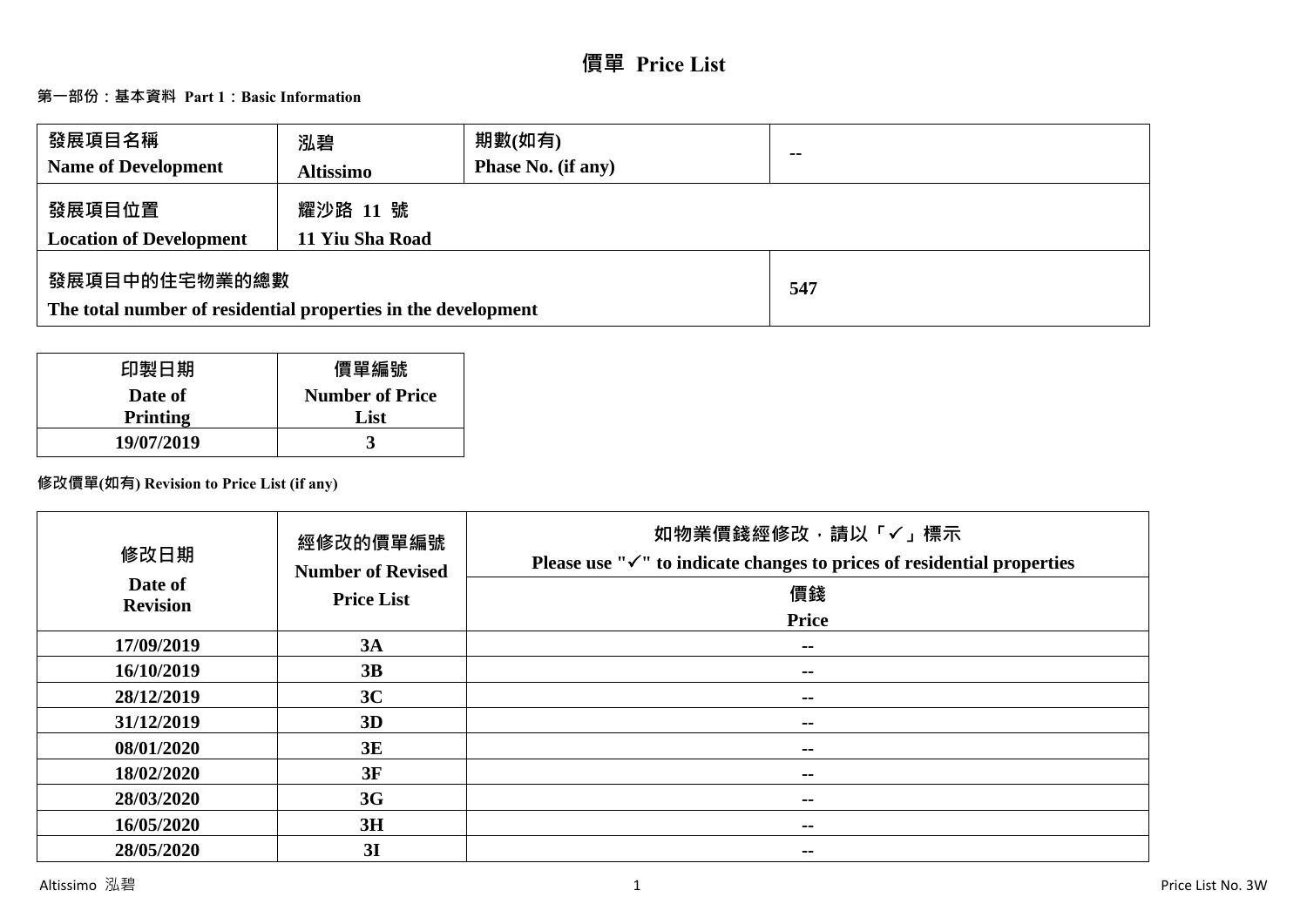| 27/06/2020 | 3J        | $\sim$ $\sim$            |
|------------|-----------|--------------------------|
| 04/07/2020 | 3K        | $\sim$ $\sim$            |
| 30/07/2020 | 3L        | $\sim$ $\sim$            |
| 27/09/2020 | 3M        | $\sim$ $-$               |
| 10/10/2020 | 3N        | $\sim$ $-$               |
| 11/12/2020 | 30        | $\overline{\phantom{m}}$ |
| 10/01/2021 | 3P        | $- -$                    |
| 22/01/2021 | 3Q        | $\sim$ $-$               |
| 03/05/2021 | 3R        | $\sim$ $-$               |
| 28/06/2021 | <b>3S</b> | $\sim$ $\sim$            |
| 29/06/2021 | 3T        | $\sim$ $-$               |
| 21/07/2021 | 3U        | $\sim$ $-$               |
| 30/07/2021 | 3V        | $\sim$ $\sim$            |
| 01/09/2021 | 3W        | $\overline{\phantom{a}}$ |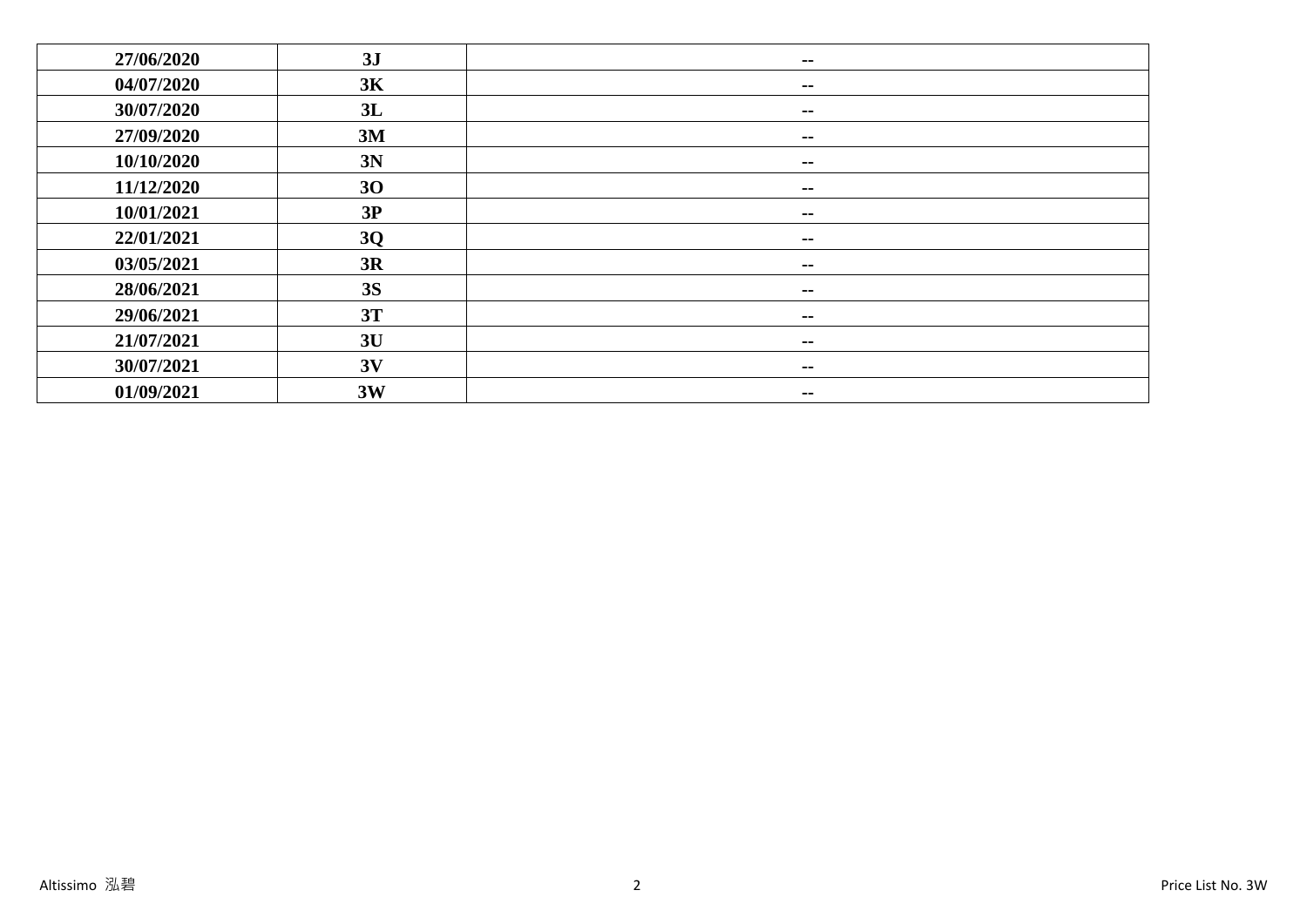# 第二部份:面積及售價資料 Part 2: Information on Area and Price

| Description of Residential | 物業的描述<br>Property |             | 實用面積<br>(包括露台·工作平台及陽台 如有)<br>平方米(平方呎)                                                                 | 售價(元)        | 實用面積<br>每平方米/呎售價<br>元·每平方米                                                     |                                            |                     |    | 其他指明項目的面積(不計算入實用面積)      | 平方米(平方呎)<br>sq. metre (sq. ft.) |                         |            | Area of other specified items (Not included in the Saleable Area) |               |            |
|----------------------------|-------------------|-------------|-------------------------------------------------------------------------------------------------------|--------------|--------------------------------------------------------------------------------|--------------------------------------------|---------------------|----|--------------------------|---------------------------------|-------------------------|------------|-------------------------------------------------------------------|---------------|------------|
| 大廈名稱<br>Block<br>Name      | 樓層<br>Floor       | 單位<br>Unit  | Saleable Area<br>(including balcony, utility platform and<br>verandah, if any)<br>sq. metre (sq. ft.) | Price $(\$)$ | (元·每平方呎)<br>Unit Rate of Saleable Area<br>\$ per sq. metre<br>$$$ per sq. ft.) | 空調機房<br>Air-<br>Conditioning<br>plant room | 窗台<br>Bay<br>window | 閣樓 | 平台<br>Cockloft Flat roof | 花園<br>Garden                    | 停車位<br>Parking<br>space | 天台<br>Roof | 梯屋<br>Stairhood                                                   | 前庭<br>Terrace | 庭院<br>Yard |
| T <sub>1</sub>             |                   | $\mathsf C$ | 44.154 (475)<br>露台 Balcony: 2.000 (22);<br>工作平台 Utility Platform: 1.500 (16)                          | 8,796,000    | 199,212 (18,518)                                                               |                                            |                     |    |                          |                                 |                         |            |                                                                   |               |            |
| T <sub>1</sub>             |                   | $\mathbf F$ | 80.725 (869)<br>露台 Balcony: 2.825 (30);<br>工作平台 Utility Platform: 1.500 (16)                          | 15,797,000   | 195,689 (18,178)                                                               |                                            |                     |    |                          |                                 |                         |            |                                                                   |               |            |
| T <sub>1</sub>             |                   | H           | 81.029 (872)<br>露台 Balcony: 2.907 (31);<br>工作平台 Utility Platform: 1.500 (16)                          | 16,215,000   | 200,114 (18,595)                                                               |                                            |                     |    |                          |                                 |                         |            |                                                                   |               |            |
| T1                         | 2                 | $\mathbf C$ | 44.154 (475)<br>露台 Balcony: 2.000 (22);<br>工作平台 Utility Platform: 1.500 (16)                          | 8,814,000    | 199,620 (18,556)                                                               |                                            |                     |    |                          |                                 |                         |            |                                                                   |               |            |
| T1                         | 2                 | $\mathbf F$ | 80.725 (869)<br>露台 Balcony: 2.825 (30);<br>工作平台 Utility Platform: 1.500 (16)                          | 15,828,000   | 196,073 (18,214)                                                               |                                            |                     |    |                          |                                 |                         |            |                                                                   |               |            |
| T1                         | $\overline{2}$    | H           | 81.029 (872)<br>露台 Balcony: 2.907 (31);<br>工作平台 Utility Platform: 1.500 (16)                          | 16,248,000   | 200,521 (18,633)                                                               |                                            |                     |    |                          |                                 |                         |            |                                                                   |               |            |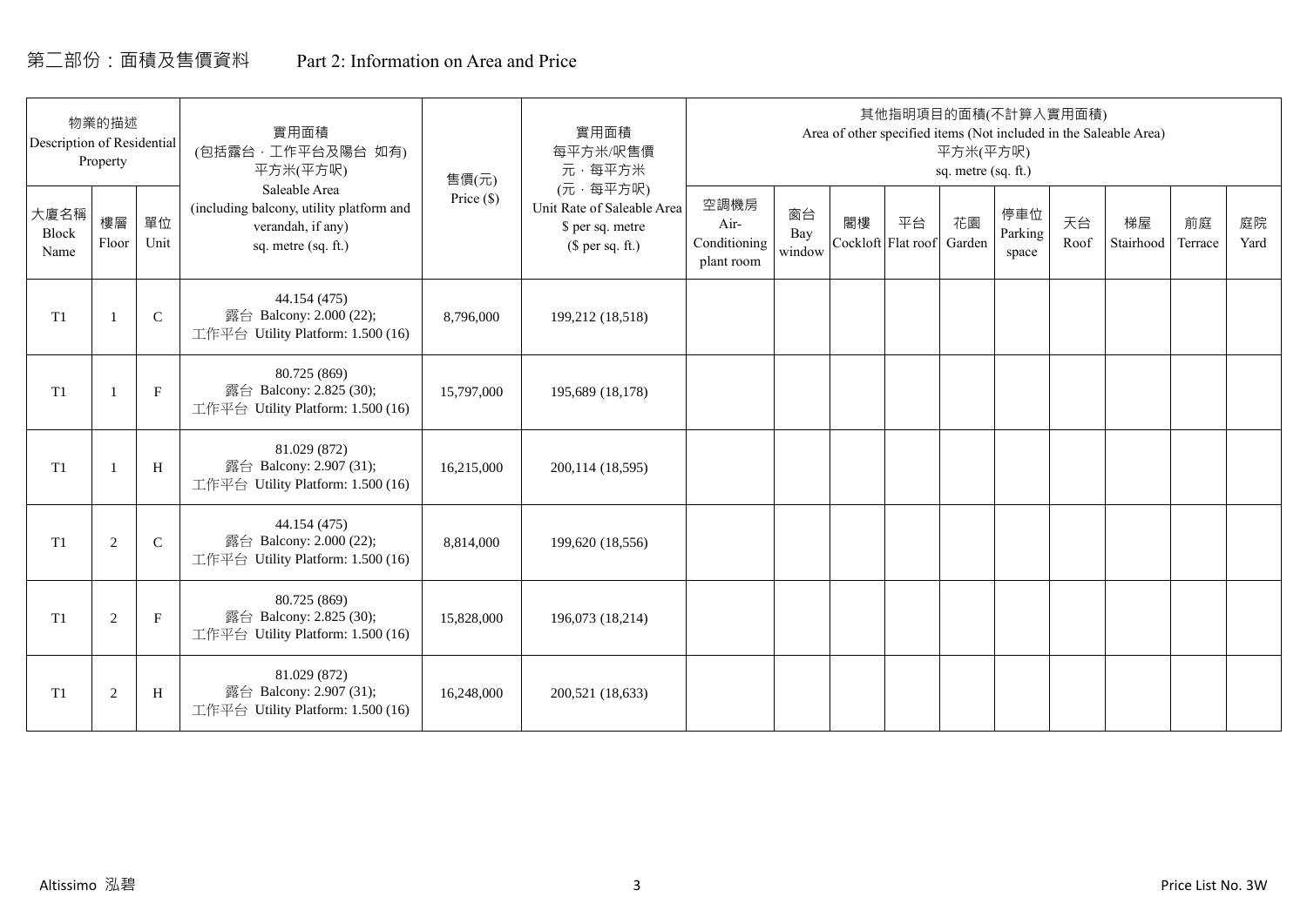| Description of Residential | 物業的描述<br>Property |              | 實用面積<br>(包括露台,工作平台及陽台 如有)<br>平方米(平方呎)                                                                 | 售價(元)      | 實用面積<br>每平方米/呎售價<br>元·每平方米                                                     |                                            |                     |    |                          | 平方米(平方呎)<br>sq. metre (sq. ft.) | 其他指明項目的面積(不計算入實用面積)     |            | Area of other specified items (Not included in the Saleable Area) |               |            |
|----------------------------|-------------------|--------------|-------------------------------------------------------------------------------------------------------|------------|--------------------------------------------------------------------------------|--------------------------------------------|---------------------|----|--------------------------|---------------------------------|-------------------------|------------|-------------------------------------------------------------------|---------------|------------|
| 大廈名稱<br>Block<br>Name      | 樓層<br>Floor       | 單位<br>Unit   | Saleable Area<br>(including balcony, utility platform and<br>verandah, if any)<br>sq. metre (sq. ft.) | Price (\$) | (元·每平方呎)<br>Unit Rate of Saleable Area<br>\$ per sq. metre<br>$$$ per sq. ft.) | 空調機房<br>Air-<br>Conditioning<br>plant room | 窗台<br>Bay<br>window | 閣樓 | 平台<br>Cockloft Flat roof | 花園<br>Garden                    | 停車位<br>Parking<br>space | 天台<br>Roof | 梯屋<br>Stairhood                                                   | 前庭<br>Terrace | 庭院<br>Yard |
| T <sub>1</sub>             | 3                 | $\mathsf{C}$ | 44.154 (475)<br>露台 Balcony: 2.000 (22);<br>工作平台 Utility Platform: 1.500 (16)                          | 8,830,000  | 199,982 (18,589)                                                               |                                            |                     |    |                          |                                 |                         |            |                                                                   |               |            |
| T <sub>1</sub>             | 3                 | $_{\rm F}$   | 80.725 (869)<br>露台 Balcony: 2.825 (30);<br>工作平台 Utility Platform: 1.500 (16)                          | 15,860,000 | 196,469 (18,251)                                                               |                                            |                     |    |                          |                                 |                         |            |                                                                   |               |            |
| T1                         | 3                 | H            | 81.029 (872)<br>露台 Balcony: 2.907 (31);<br>工作平台 Utility Platform: 1.500 (16)                          | 16,280,000 | 200,916 (18,670)                                                               |                                            |                     |    |                          |                                 |                         |            |                                                                   |               |            |
| T1                         | 5                 | $\mathsf{C}$ | 44.154 (475)<br>露台 Balcony: 2.000 (22);<br>工作平台 Utility Platform: 1.500 (16)                          | 8,848,000  | 200,390 (18,627)                                                               |                                            |                     |    |                          |                                 |                         |            |                                                                   |               |            |
| T1                         | 5                 | H            | 81.029 (872)<br>露台 Balcony: 2.907 (31);<br>工作平台 Utility Platform: 1.500 (16)                          | 16,427,000 | 202,730 (18,838)                                                               |                                            |                     |    |                          |                                 |                         |            |                                                                   |               |            |
| T <sub>1</sub>             | 6                 | $\mathsf{C}$ | 44.154 (475)<br>露台 Balcony: 2.000 (22);<br>工作平台 Utility Platform: 1.500 (16)                          | 8,883,000  | 201,182 (18,701)                                                               |                                            |                     |    |                          |                                 |                         |            |                                                                   |               |            |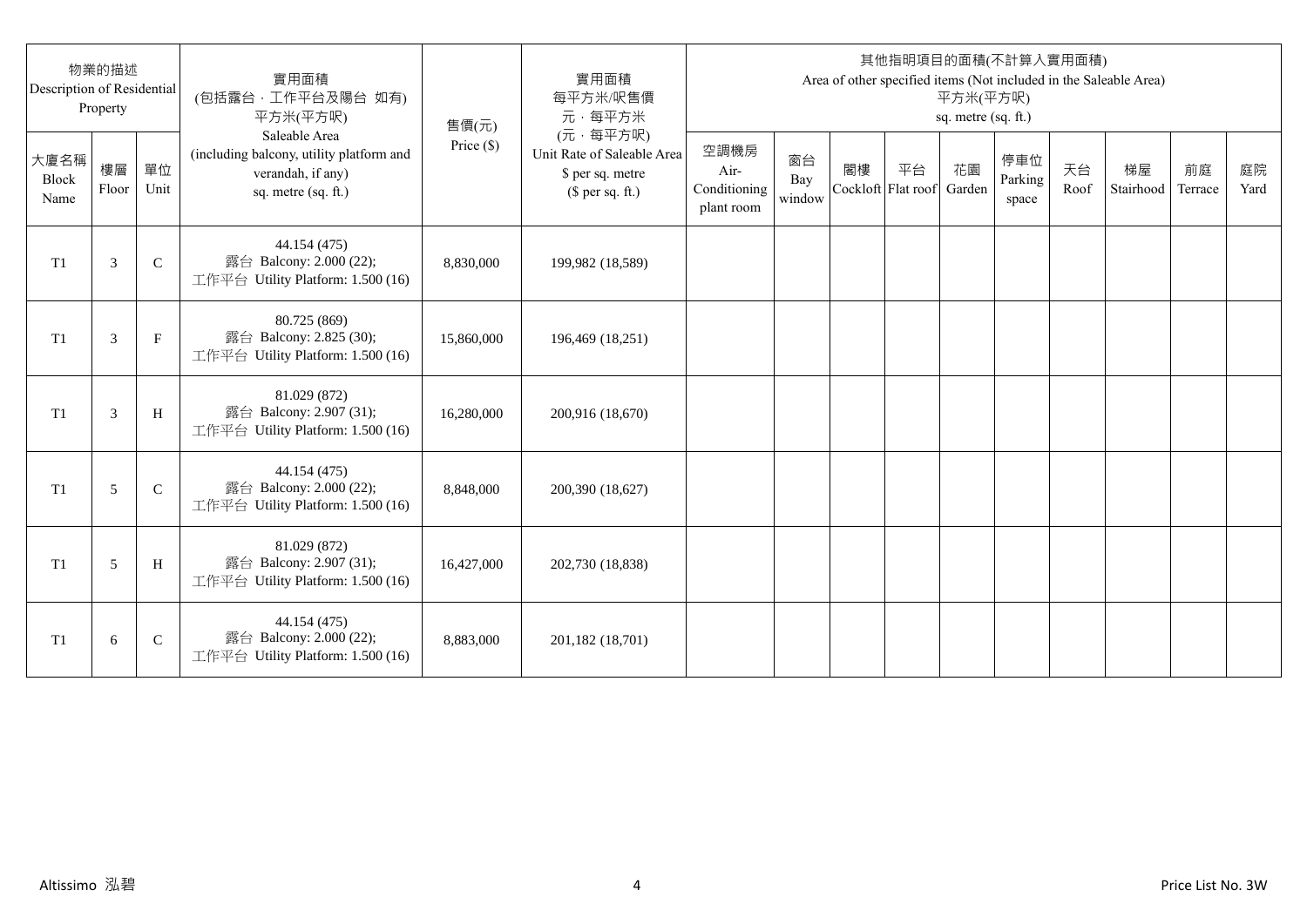| Description of Residential | 物業的描述<br>Property |              | 實用面積<br>(包括露台,工作平台及陽台 如有)<br>平方米(平方呎)                                                                 | 售價(元)      | 實用面積<br>每平方米/呎售價<br>元·每平方米                                                     |                                            |                     |                          |    | 平方米(平方呎)<br>sq. metre (sq. ft.) | 其他指明項目的面積(不計算入實用面積)     |            | Area of other specified items (Not included in the Saleable Area) |               |            |
|----------------------------|-------------------|--------------|-------------------------------------------------------------------------------------------------------|------------|--------------------------------------------------------------------------------|--------------------------------------------|---------------------|--------------------------|----|---------------------------------|-------------------------|------------|-------------------------------------------------------------------|---------------|------------|
| 大廈名稱<br>Block<br>Name      | 樓層<br>Floor       | 單位<br>Unit   | Saleable Area<br>(including balcony, utility platform and<br>verandah, if any)<br>sq. metre (sq. ft.) | Price (\$) | (元·每平方呎)<br>Unit Rate of Saleable Area<br>\$ per sq. metre<br>$$$ per sq. ft.) | 空調機房<br>Air-<br>Conditioning<br>plant room | 窗台<br>Bay<br>window | 閣樓<br>Cockloft Flat roof | 平台 | 花園<br>Garden                    | 停車位<br>Parking<br>space | 天台<br>Roof | 梯屋<br>Stairhood                                                   | 前庭<br>Terrace | 庭院<br>Yard |
| T <sub>1</sub>             | 6                 | H            | 81.029 (872)<br>露台 Balcony: 2.907 (31);<br>工作平台 Utility Platform: 1.500 (16)                          | 16,493,000 | 203,544 (18,914)                                                               |                                            |                     |                          |    |                                 |                         |            |                                                                   |               |            |
| T <sub>1</sub>             | 7                 | $\mathsf{C}$ | 44.154 (475)<br>露台 Balcony: 2.000 (22);<br>工作平台 Utility Platform: 1.500 (16)                          | 9,813,000  | 222,245 (20,659)                                                               |                                            |                     |                          |    |                                 |                         |            |                                                                   |               |            |
| T1                         | $\overline{7}$    | H            | 81.029 (872)<br>露台 Balcony: 2.907 (31);<br>工作平台 Utility Platform: 1.500 (16)                          | 16,893,000 | 208,481 (19,373)                                                               |                                            |                     |                          |    |                                 |                         |            |                                                                   |               |            |
| T1                         | 8                 | $\mathsf{C}$ | 44.154 (475)<br>露台 Balcony: 2.000 (22);<br>工作平台 Utility Platform: 1.500 (16)                          | 9,960,000  | 225,574 (20,968)                                                               |                                            |                     |                          |    |                                 |                         |            |                                                                   |               |            |
| T1                         | 8                 | H            | 81.029 (872)<br>露台 Balcony: 2.907 (31);<br>工作平台 Utility Platform: 1.500 (16)                          | 17,486,000 | 215,799 (20,053)                                                               |                                            |                     |                          |    |                                 |                         |            |                                                                   |               |            |
| T <sub>1</sub>             | 9                 | $\mathsf{C}$ | 44.154 (475)<br>露台 Balcony: 2.000 (22);<br>工作平台 Utility Platform: 1.500 (16)                          | 9,960,000  | 225,574 (20,968)                                                               |                                            |                     |                          |    |                                 |                         |            |                                                                   |               |            |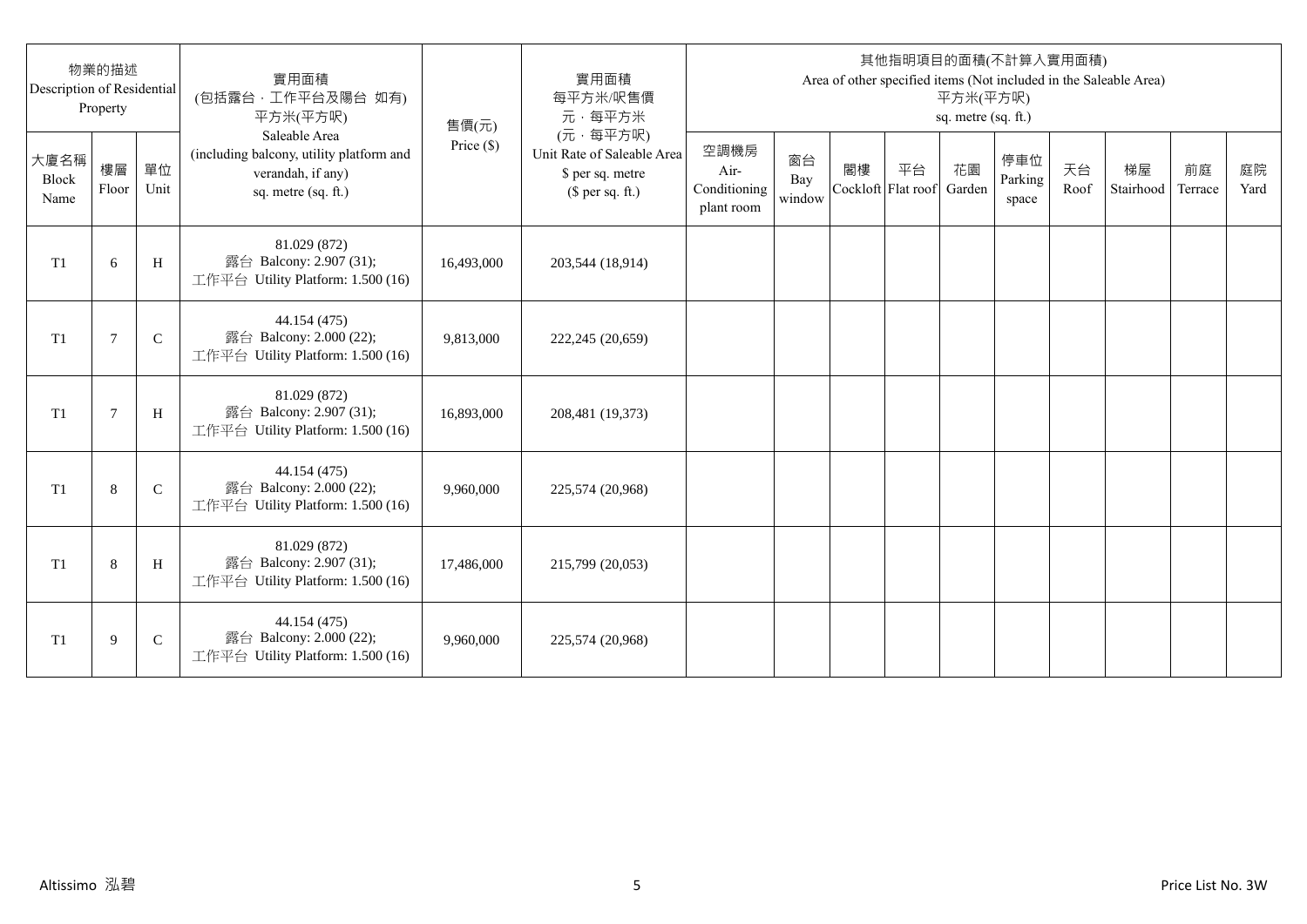| Description of Residential | 物業的描述<br>Property |              | 實用面積<br>(包括露台,工作平台及陽台 如有)<br>平方米(平方呎)                                                                 | 售價(元)      | 實用面積<br>每平方米/呎售價<br>元·每平方米                                                     |                                            |                     |                          |    | 平方米(平方呎)<br>sq. metre (sq. ft.) | 其他指明項目的面積(不計算入實用面積)     |            | Area of other specified items (Not included in the Saleable Area) |               |            |
|----------------------------|-------------------|--------------|-------------------------------------------------------------------------------------------------------|------------|--------------------------------------------------------------------------------|--------------------------------------------|---------------------|--------------------------|----|---------------------------------|-------------------------|------------|-------------------------------------------------------------------|---------------|------------|
| 大廈名稱<br>Block<br>Name      | 樓層<br>Floor       | 單位<br>Unit   | Saleable Area<br>(including balcony, utility platform and<br>verandah, if any)<br>sq. metre (sq. ft.) | Price (\$) | (元·每平方呎)<br>Unit Rate of Saleable Area<br>\$ per sq. metre<br>$$$ per sq. ft.) | 空調機房<br>Air-<br>Conditioning<br>plant room | 窗台<br>Bay<br>window | 閣樓<br>Cockloft Flat roof | 平台 | 花園<br>Garden                    | 停車位<br>Parking<br>space | 天台<br>Roof | 梯屋<br>Stairhood                                                   | 前庭<br>Terrace | 庭院<br>Yard |
| T <sub>1</sub>             | 9                 | H            | 81.029 (872)<br>露台 Balcony: 2.907 (31);<br>工作平台 Utility Platform: 1.500 (16)                          | 17,486,000 | 215,799 (20,053)                                                               |                                            |                     |                          |    |                                 |                         |            |                                                                   |               |            |
| T1                         | 10                | $\mathsf{C}$ | 44.154 (475)<br>露台 Balcony: 2.000 (22);<br>工作平台 Utility Platform: 1.500 (16)                          | 10,055,000 | 227,726 (21,168)                                                               |                                            |                     |                          |    |                                 |                         |            |                                                                   |               |            |
| T1                         | 10                | H            | 81.029 (872)<br>露台 Balcony: 2.907 (31);<br>工作平台 Utility Platform: 1.500 (16)                          | 17,545,000 | 216,527 (20,120)                                                               |                                            |                     |                          |    |                                 |                         |            |                                                                   |               |            |
| T1                         | 11                | $\mathbf C$  | 44.154 (475)<br>露台 Balcony: 2.000 (22);<br>工作平台 Utility Platform: 1.500 (16)                          | 10,199,000 | 230,987 (21,472)                                                               |                                            |                     |                          |    |                                 |                         |            |                                                                   |               |            |
| T1                         | -11               | H            | 81.029 (872)<br>露台 Balcony: 2.907 (31);<br>工作平台 Utility Platform: 1.500 (16)                          | 17,705,000 | 218,502 (20,304)                                                               |                                            |                     |                          |    |                                 |                         |            |                                                                   |               |            |
| T <sub>1</sub>             | 12                | $\mathsf{C}$ | 44.154 (475)<br>露台 Balcony: 2.000 (22);<br>工作平台 Utility Platform: 1.500 (16)                          | 10,448,000 | 236,626 (21,996)                                                               |                                            |                     |                          |    |                                 |                         |            |                                                                   |               |            |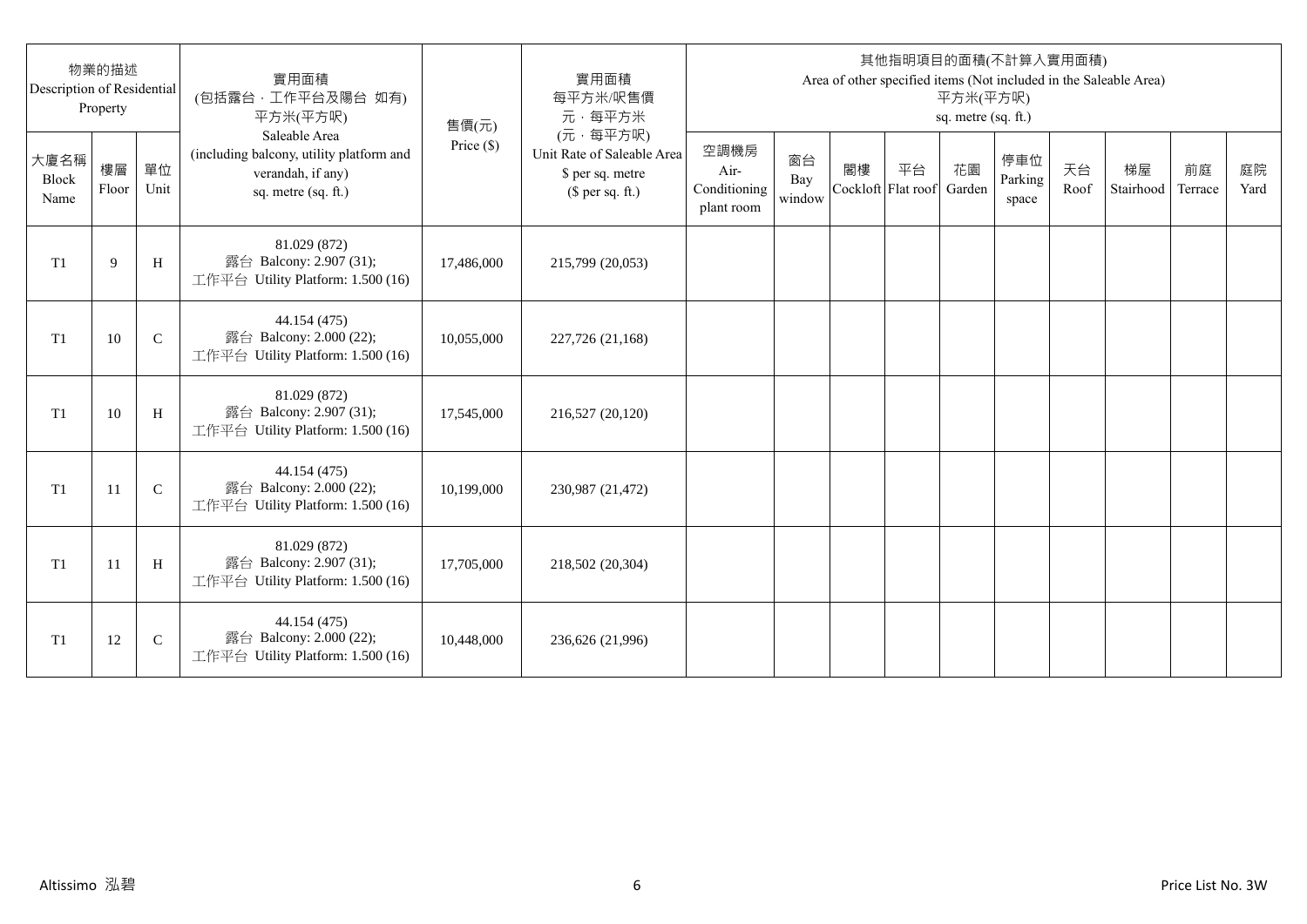| Description of Residential | 物業的描述<br>Property |              | 實用面積<br>(包括露台,工作平台及陽台 如有)<br>平方米(平方呎)                                                                 | 售價(元)      | 實用面積<br>每平方米/呎售價<br>元·每平方米                                                     |                                            |                     |    |                          | 平方米(平方呎)<br>sq. metre (sq. ft.) | 其他指明項目的面積(不計算入實用面積)     |            | Area of other specified items (Not included in the Saleable Area) |               |            |
|----------------------------|-------------------|--------------|-------------------------------------------------------------------------------------------------------|------------|--------------------------------------------------------------------------------|--------------------------------------------|---------------------|----|--------------------------|---------------------------------|-------------------------|------------|-------------------------------------------------------------------|---------------|------------|
| 大廈名稱<br>Block<br>Name      | 樓層<br>Floor       | 單位<br>Unit   | Saleable Area<br>(including balcony, utility platform and<br>verandah, if any)<br>sq. metre (sq. ft.) | Price (\$) | (元·每平方呎)<br>Unit Rate of Saleable Area<br>\$ per sq. metre<br>$$$ per sq. ft.) | 空調機房<br>Air-<br>Conditioning<br>plant room | 窗台<br>Bay<br>window | 閣樓 | 平台<br>Cockloft Flat roof | 花園<br>Garden                    | 停車位<br>Parking<br>space | 天台<br>Roof | 梯屋<br>Stairhood                                                   | 前庭<br>Terrace | 庭院<br>Yard |
| T1                         | 12                | H            | 81.029 (872)<br>露台 Balcony: 2.907 (31);<br>工作平台 Utility Platform: 1.500 (16)                          | 17,956,000 | 221,600 (20,592)                                                               |                                            |                     |    |                          |                                 |                         |            |                                                                   |               |            |
| T1                         | 15                | $\mathsf{C}$ | 44.154 (475)<br>露台 Balcony: 2.000 (22);<br>工作平台 Utility Platform: 1.500 (16)                          | 10,644,000 | 241,065 (22,408)                                                               |                                            |                     |    |                          |                                 |                         |            |                                                                   |               |            |
| T1                         | 15                | H            | 81.029 (872)<br>露台 Balcony: 2.907 (31);<br>工作平台 Utility Platform: 1.500 (16)                          | 18,293,000 | 225,759 (20,978)                                                               |                                            |                     |    |                          |                                 |                         |            |                                                                   |               |            |
| T <sub>2</sub>             | 3                 | A            | 81.620 (879)<br>露台 Balcony: 2.931 (32);<br>工作平台 Utility Platform: 1.500 (16)                          | 16,089,000 | 197, 121 (18, 304)                                                             |                                            |                     |    |                          |                                 |                         |            |                                                                   |               |            |
| T <sub>2</sub>             | 5                 | A            | 81.620 (879)<br>露台 Balcony: 2.931 (32);<br>工作平台 Utility Platform: 1.500 (16)                          | 16,293,000 | 199,620 (18,536)                                                               |                                            |                     |    |                          |                                 |                         |            |                                                                   |               |            |
| T <sub>3</sub>             |                   | A            | 76.972 (829)<br>露台 Balcony: 2.770 (30);<br>工作平台 Utility Platform: 1.500 (16)                          | 15,754,000 | 204,672 (19,004)                                                               |                                            |                     |    |                          |                                 |                         |            |                                                                   |               |            |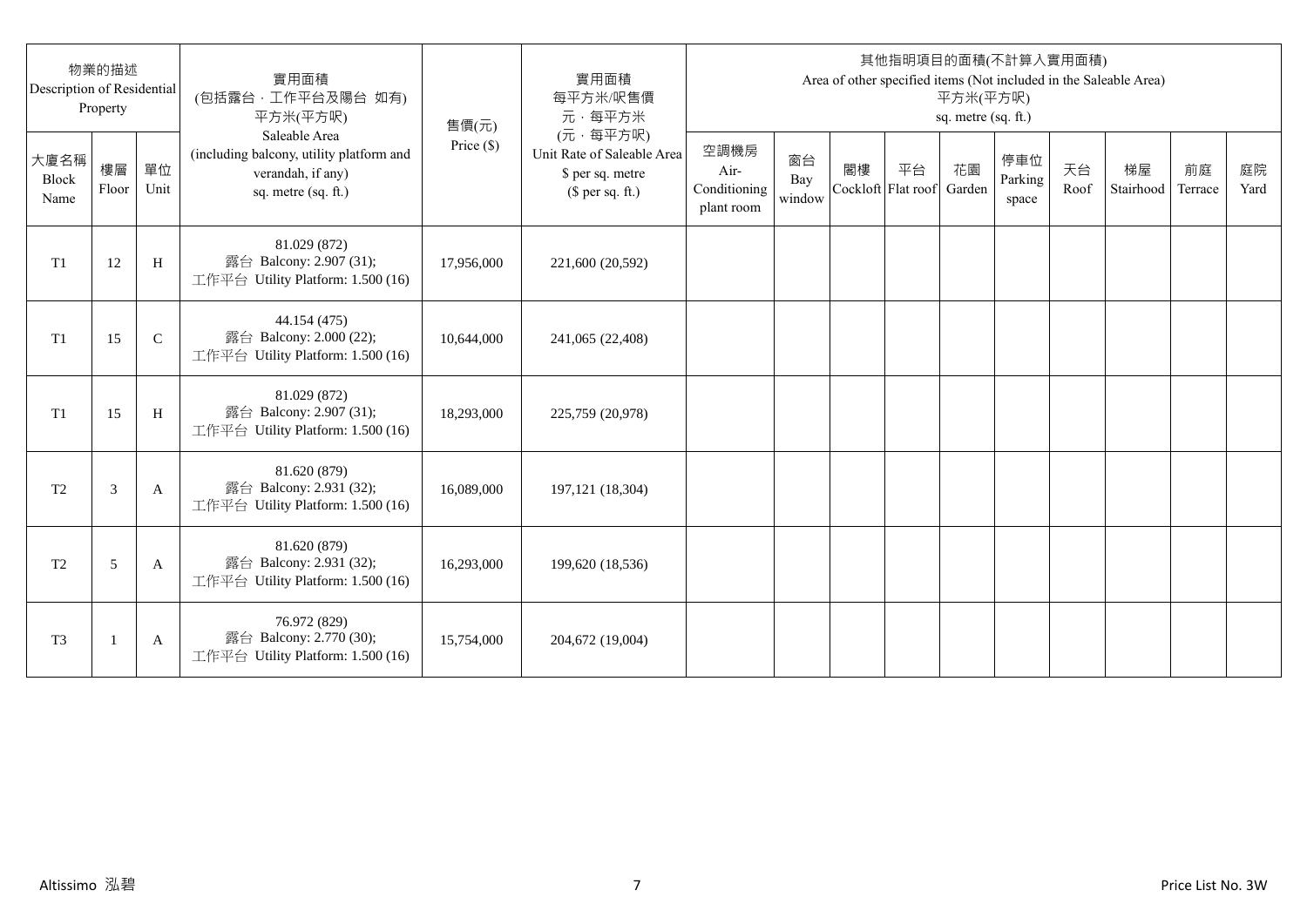| Description of Residential | 物業的描述<br>Property |              | 實用面積<br>(包括露台,工作平台及陽台 如有)<br>平方米(平方呎)                                                                 | 售價(元)      | 實用面積<br>每平方米/呎售價<br>元·每平方米                                                     |                                            |                     |                          |               | 平方米(平方呎)<br>sq. metre (sq. ft.) | 其他指明項目的面積(不計算入實用面積)     |            | Area of other specified items (Not included in the Saleable Area) |               |            |
|----------------------------|-------------------|--------------|-------------------------------------------------------------------------------------------------------|------------|--------------------------------------------------------------------------------|--------------------------------------------|---------------------|--------------------------|---------------|---------------------------------|-------------------------|------------|-------------------------------------------------------------------|---------------|------------|
| 大廈名稱<br>Block<br>Name      | 樓層<br>Floor       | 單位<br>Unit   | Saleable Area<br>(including balcony, utility platform and<br>verandah, if any)<br>sq. metre (sq. ft.) | Price (\$) | (元·每平方呎)<br>Unit Rate of Saleable Area<br>\$ per sq. metre<br>$$$ per sq. ft.) | 空調機房<br>Air-<br>Conditioning<br>plant room | 窗台<br>Bay<br>window | 閣樓<br>Cockloft Flat roof | 平台            | 花園<br>Garden                    | 停車位<br>Parking<br>space | 天台<br>Roof | 梯屋<br>Stairhood                                                   | 前庭<br>Terrace | 庭院<br>Yard |
| T <sub>3</sub>             | $\mathbf{1}$      | $\mathsf{C}$ | 81.348 (876)<br>露台 Balcony: 2.898 (31);<br>工作平台 Utility Platform: 1.500 (16)                          | 15,757,000 | 193,699 (17,987)                                                               |                                            |                     |                          | 4.411<br>(47) |                                 |                         |            |                                                                   |               |            |
| T <sub>3</sub>             | $\overline{c}$    | A            | 76.972 (829)<br>露台 Balcony: 2.770 (30);<br>工作平台 Utility Platform: 1.500 (16)                          | 15,785,000 | 205,075 (19,041)                                                               |                                            |                     |                          |               |                                 |                         |            |                                                                   |               |            |
| T <sub>3</sub>             | $\overline{c}$    | $\mathsf{C}$ | 81.348 (876)<br>露台 Balcony: 2.898 (31);<br>工作平台 Utility Platform: 1.500 (16)                          | 15,788,000 | 194,080 (18,023)                                                               |                                            |                     |                          |               |                                 |                         |            |                                                                   |               |            |
| T <sub>3</sub>             | 3                 | $\mathsf{C}$ | 81.348 (876)<br>露台 Balcony: 2.898 (31);<br>工作平台 Utility Platform: 1.500 (16)                          | 15,990,000 | 196,563 (18,253)                                                               |                                            |                     |                          |               |                                 |                         |            |                                                                   |               |            |
| T <sub>3</sub>             | 5                 | $\mathsf{C}$ | 81.348 (876)<br>露台 Balcony: 2.898 (31);<br>工作平台 Utility Platform: 1.500 (16)                          | 16,295,000 | 200,312 (18,602)                                                               |                                            |                     |                          |               |                                 |                         |            |                                                                   |               |            |
| T <sub>3</sub>             | 6                 | $\mathsf{C}$ | 81.348 (876)<br>露台 Balcony: 2.898 (31);<br>工作平台 Utility Platform: 1.500 (16)                          | 16,631,000 | 204,443 (18,985)                                                               |                                            |                     |                          |               |                                 |                         |            |                                                                   |               |            |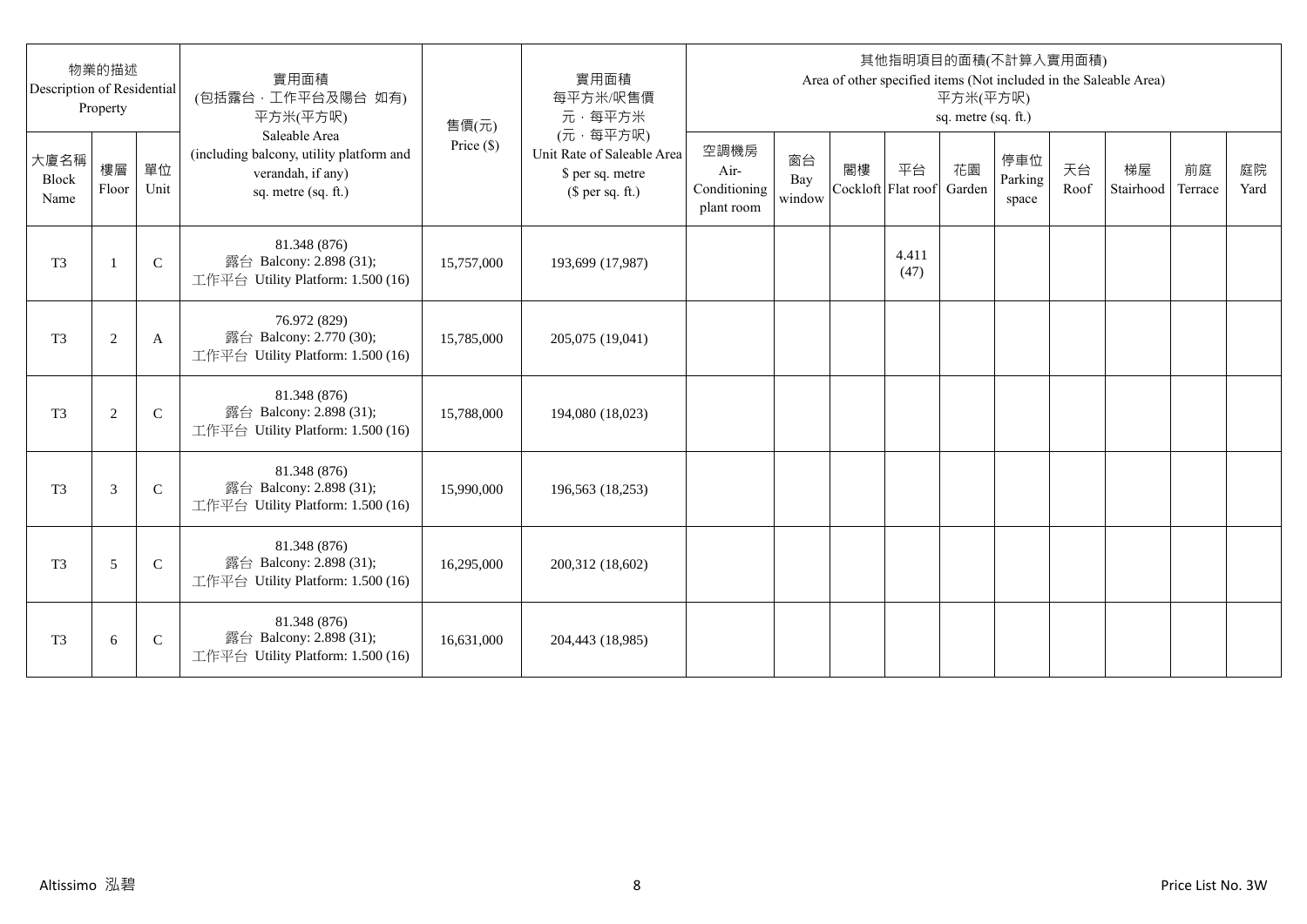| Description of Residential | 物業的描述<br>Property |              | 實用面積<br>(包括露台,工作平台及陽台 如有)<br>平方米(平方呎)                                                                 | 售價(元)        | 實用面積<br>每平方米/呎售價<br>元·每平方米                                                     |                                            |                     |                          |    | 平方米(平方呎)<br>sq. metre (sq. ft.) | 其他指明項目的面積(不計算入實用面積)     |            | Area of other specified items (Not included in the Saleable Area) |               |            |
|----------------------------|-------------------|--------------|-------------------------------------------------------------------------------------------------------|--------------|--------------------------------------------------------------------------------|--------------------------------------------|---------------------|--------------------------|----|---------------------------------|-------------------------|------------|-------------------------------------------------------------------|---------------|------------|
| 大廈名稱<br>Block<br>Name      | 樓層<br>Floor       | 單位<br>Unit   | Saleable Area<br>(including balcony, utility platform and<br>verandah, if any)<br>sq. metre (sq. ft.) | Price $(\$)$ | (元·每平方呎)<br>Unit Rate of Saleable Area<br>\$ per sq. metre<br>$$$ per sq. ft.) | 空調機房<br>Air-<br>Conditioning<br>plant room | 窗台<br>Bay<br>window | 閣樓<br>Cockloft Flat roof | 平台 | 花園<br>Garden                    | 停車位<br>Parking<br>space | 天台<br>Roof | 梯屋<br>Stairhood                                                   | 前庭<br>Terrace | 庭院<br>Yard |
| T <sub>3</sub>             | 7                 | $\mathsf{C}$ | 81.348 (876)<br>露台 Balcony: 2.898 (31);<br>工作平台 Utility Platform: 1.500 (16)                          | 17,554,000   | 215,789 (20,039)                                                               |                                            |                     |                          |    |                                 |                         |            |                                                                   |               |            |
| T <sub>5</sub>             | -1                | A            | 79.371 (854)<br>露台 Balcony: 2.851 (31);<br>工作平台 Utility Platform: 1.500 (16)                          | 14,591,000   | 183,833 (17,085)                                                               |                                            |                     |                          |    |                                 |                         |            |                                                                   |               |            |
| H17-H18                    | $\mathbf{1}$      | $H17-B$      | 25.446 (274)<br>露台 Balcony: 2.000 (22);<br>工作平台 Utility Platform: 0.000 (0)                           | 6,565,000    | 257,997 (23,960)                                                               |                                            |                     |                          |    |                                 |                         |            |                                                                   |               |            |
| H17-H18                    | 2                 | $H17-A$      | 45.396 (489)<br>露台 Balcony: 2.000 (22);<br>工作平台 Utility Platform: 0.000 (0)                           | 9,785,000    | 215,548 (20,010)                                                               |                                            |                     |                          |    |                                 |                         |            |                                                                   |               |            |
| H17-H18                    | 2                 | $H17-B$      | 25.446 (274)<br>露台 Balcony: 2.000 (22);<br>工作平台 Utility Platform: 0.000 (0)                           | 6,635,000    | 260,748 (24,215)                                                               |                                            |                     |                          |    |                                 |                         |            |                                                                   |               |            |
| H17-H18                    | 3                 | $H17-A$      | 45.396 (489)<br>露台 Balcony: 2.000 (22);<br>工作平台 Utility Platform: 0.000 (0)                           | 9,805,000    | 215,988 (20,051)                                                               |                                            |                     |                          |    |                                 |                         |            |                                                                   |               |            |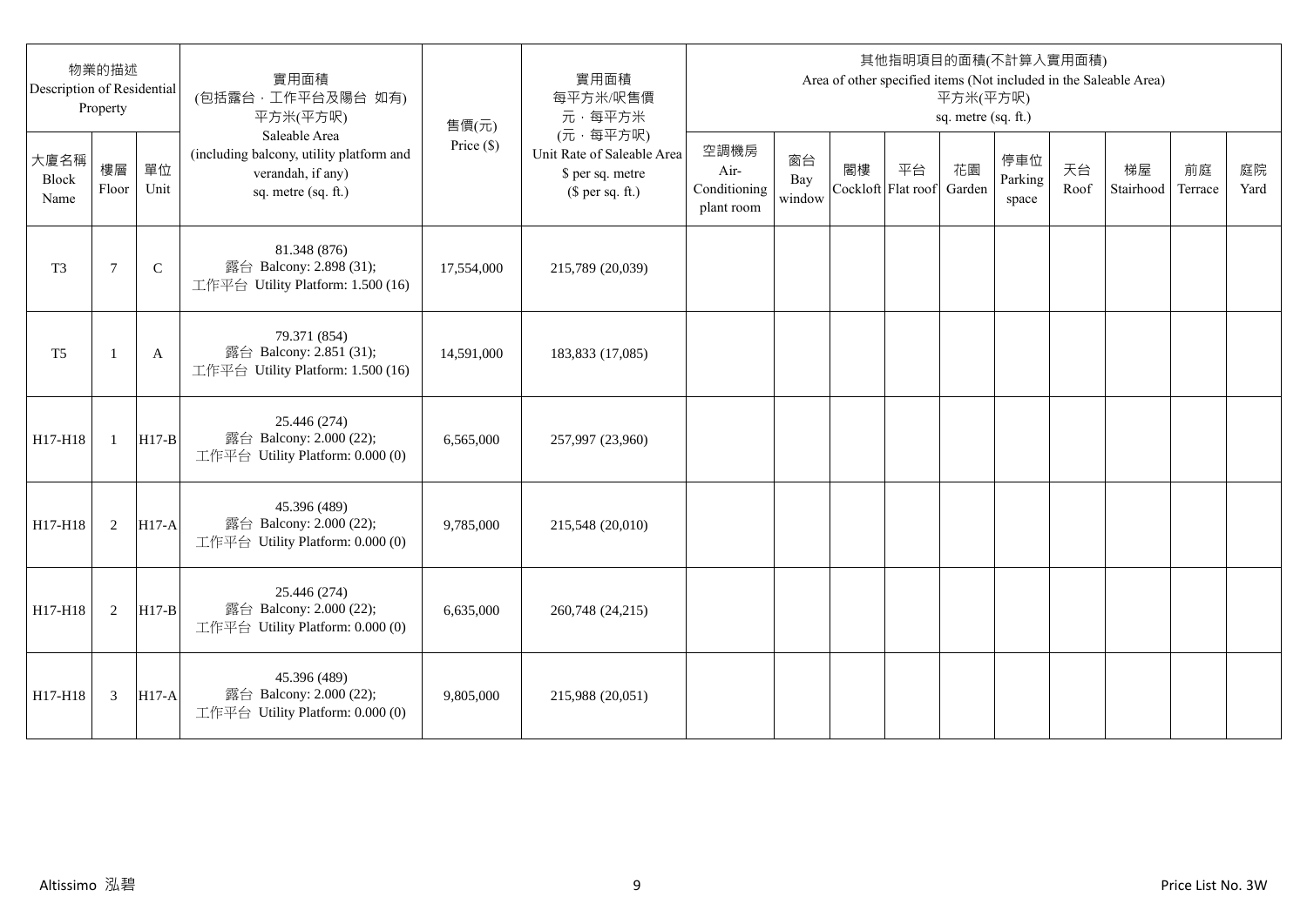| Description of Residential | 物業的描述<br>Property |            | 實用面積<br>(包括露台,工作平台及陽台 如有)<br>平方米(平方呎)                                                                 | 售價(元)        | 實用面積<br>每平方米/呎售價<br>元·每平方米                                                     |                                            |                     |                          |    | 平方米(平方呎)<br>sq. metre (sq. ft.) | 其他指明項目的面積(不計算入實用面積)     |            | Area of other specified items (Not included in the Saleable Area) |               |            |
|----------------------------|-------------------|------------|-------------------------------------------------------------------------------------------------------|--------------|--------------------------------------------------------------------------------|--------------------------------------------|---------------------|--------------------------|----|---------------------------------|-------------------------|------------|-------------------------------------------------------------------|---------------|------------|
| 大廈名稱<br>Block<br>Name      | 樓層<br>Floor       | 單位<br>Unit | Saleable Area<br>(including balcony, utility platform and<br>verandah, if any)<br>sq. metre (sq. ft.) | Price $(\$)$ | (元·每平方呎)<br>Unit Rate of Saleable Area<br>\$ per sq. metre<br>$$$ per sq. ft.) | 空調機房<br>Air-<br>Conditioning<br>plant room | 窗台<br>Bay<br>window | 閣樓<br>Cockloft Flat roof | 平台 | 花園<br>Garden                    | 停車位<br>Parking<br>space | 天台<br>Roof | 梯屋<br>Stairhood                                                   | 前庭<br>Terrace | 庭院<br>Yard |
| H17-H18                    | 3                 | $H17-B$    | 25.446 (274)<br>露台 Balcony: 2.000 (22);<br>工作平台 Utility Platform: 0.000 (0)                           | 6,704,000    | 263,460 (24,467)                                                               |                                            |                     |                          |    |                                 |                         |            |                                                                   |               |            |
| H17-H18                    | $\mathbf{1}$      | $H18-B$    | 25.159 (271)<br>露台 Balcony: 2.000 (22);<br>工作平台 Utility Platform: 0.000 (0)                           | 6.497,000    | 258,238 (23,974)                                                               |                                            |                     |                          |    |                                 |                         |            |                                                                   |               |            |
| H17-H18                    | 2                 | $H18-A$    | 43.710 (470)<br>露台 Balcony: 2.000 (22);<br>工作平台 Utility Platform: 0.000 (0)                           | 9,406,000    | 215,191 (20,013)                                                               |                                            |                     |                          |    |                                 |                         |            |                                                                   |               |            |
| H17-H18                    | 2                 | $H18-B$    | 25.159 (271)<br>露台 Balcony: 2.000 (22);<br>工作平台 Utility Platform: 0.000 (0)                           | 6,565,000    | 260,940 (24,225)                                                               |                                            |                     |                          |    |                                 |                         |            |                                                                   |               |            |
| H17-H18                    | 3                 | $H18-A$    | 43.710 (470)<br>露台 Balcony: 2.000 (22);<br>工作平台 Utility Platform: 0.000 (0)                           | 9,423,000    | 215,580 (20,049)                                                               |                                            |                     |                          |    |                                 |                         |            |                                                                   |               |            |
| H17-H18                    | 3                 | $H18-B$    | 25.159 (271)<br>露台 Balcony: 2.000 (22);<br>工作平台 Utility Platform: 0.000 (0)                           | 6.636,000    | 263,762 (24,487)                                                               |                                            |                     |                          |    |                                 |                         |            |                                                                   |               |            |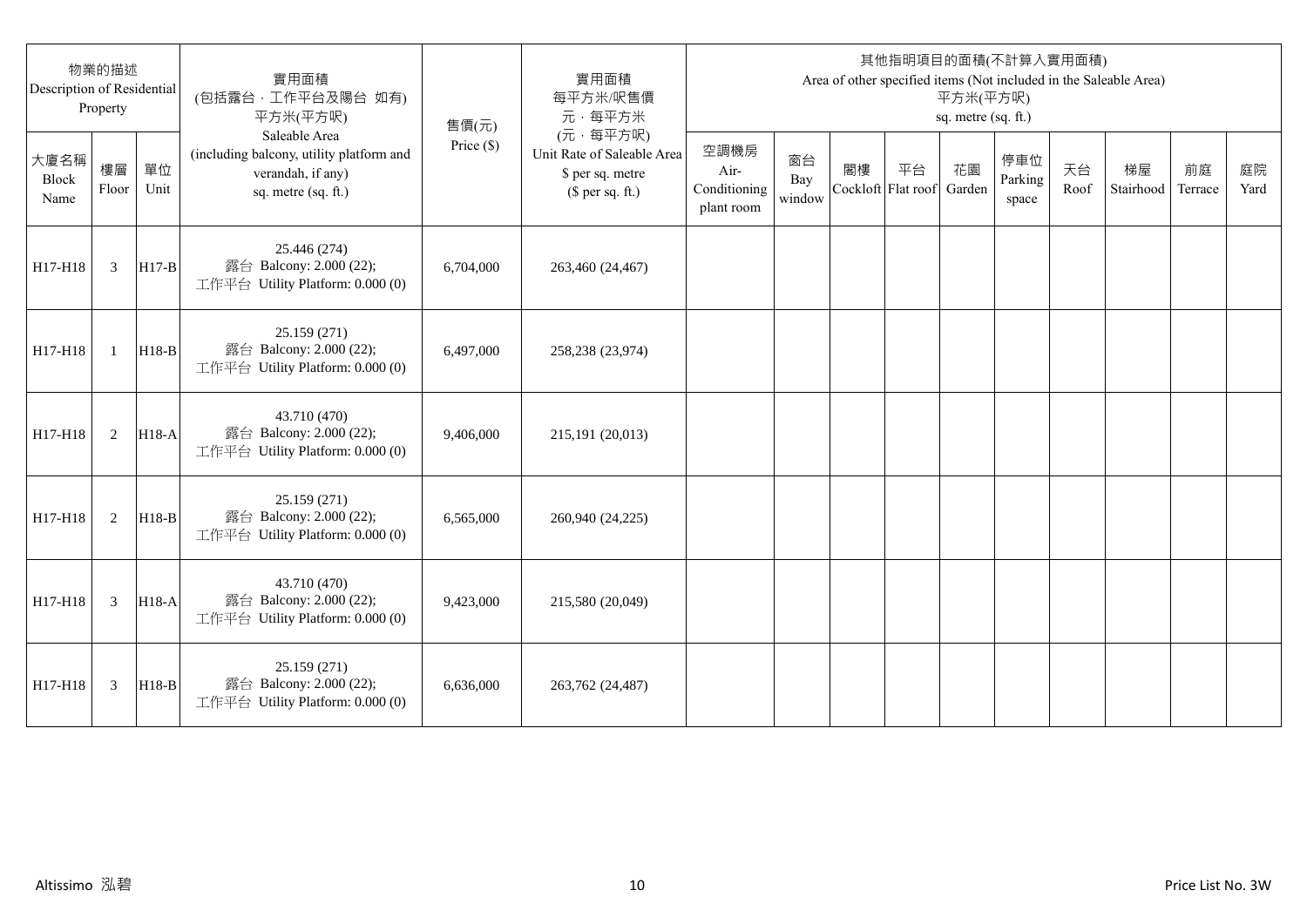| 物業的描述<br>Description of Residential<br>Property |              |            | 實用面積<br>(包括露台,工作平台及陽台 如有)<br>平方米(平方呎)                                                                 | 售價(元)        | 實用面積<br>每平方米/呎售價<br>元·每平方米                                                     | 其他指明項目的面積(不計算入實用面積)<br>Area of other specified items (Not included in the Saleable Area)<br>平方米(平方呎)<br>sq. metre (sq. ft.) |                     |                          |    |              |                         |            |                 |               |            |  |
|-------------------------------------------------|--------------|------------|-------------------------------------------------------------------------------------------------------|--------------|--------------------------------------------------------------------------------|-----------------------------------------------------------------------------------------------------------------------------|---------------------|--------------------------|----|--------------|-------------------------|------------|-----------------|---------------|------------|--|
| 大廈名稱<br><b>Block</b><br>Name                    | 樓層<br>Floor  | 單位<br>Unit | Saleable Area<br>(including balcony, utility platform and<br>verandah, if any)<br>sq. metre (sq. ft.) | Price $(\$)$ | (元·每平方呎)<br>Unit Rate of Saleable Area<br>\$ per sq. metre<br>$$$ per sq. ft.) | 空調機房<br>Air-<br>Conditioning<br>plant room                                                                                  | 窗台<br>Bay<br>window | 閣樓<br>Cockloft Flat roof | 平台 | 花園<br>Garden | 停車位<br>Parking<br>space | 天台<br>Roof | 梯屋<br>Stairhood | 前庭<br>Terrace | 庭院<br>Yard |  |
| H19-H20                                         | $\mathbf{1}$ | $H19-B$    | 25.202 (271)<br>露台 Balcony: 2.000 (22);<br>工作平台 Utility Platform: 0.000 (0)                           | 6,497,000    | 257,797 (23,974)                                                               |                                                                                                                             |                     |                          |    |              |                         |            |                 |               |            |  |
| H19-H20                                         | 2            | $H19-A$    | 45.052 (485)<br>露台 Balcony: 2.000 (22);<br>工作平台 Utility Platform: 0.000 (0)                           | 9,705,000    | 215,418 (20,010)                                                               |                                                                                                                             |                     |                          |    |              |                         |            |                 |               |            |  |
| H19-H20                                         | 2            | $H19-B$    | 25.202 (271)<br>露台 Balcony: 2.000 (22);<br>工作平台 Utility Platform: 0.000 (0)                           | 6.565.000    | 260,495 (24,225)                                                               |                                                                                                                             |                     |                          |    |              |                         |            |                 |               |            |  |
| H19-H20                                         | 3            | $H19-A$    | 45.052 (485)<br>露台 Balcony: 2.000 (22);<br>工作平台 Utility Platform: 0.000 (0)                           | 9,724,000    | 215,839 (20,049)                                                               |                                                                                                                             |                     |                          |    |              |                         |            |                 |               |            |  |
| H19-H20                                         | 3            | $H19-B$    | 25.202 (271)<br>露台 Balcony: 2.000 (22);<br>工作平台 Utility Platform: 0.000 (0)                           | 6,636,000    | 263,312 (24,487)                                                               |                                                                                                                             |                     |                          |    |              |                         |            |                 |               |            |  |
| H19-H20                                         | 1            | $H20-B$    | 25.458 (274)<br>露台 Balcony: 2.000 (22);<br>工作平台 Utility Platform: 0.000 (0)                           | 6,565,000    | 257,876 (23,960)                                                               |                                                                                                                             |                     |                          |    |              |                         |            |                 |               |            |  |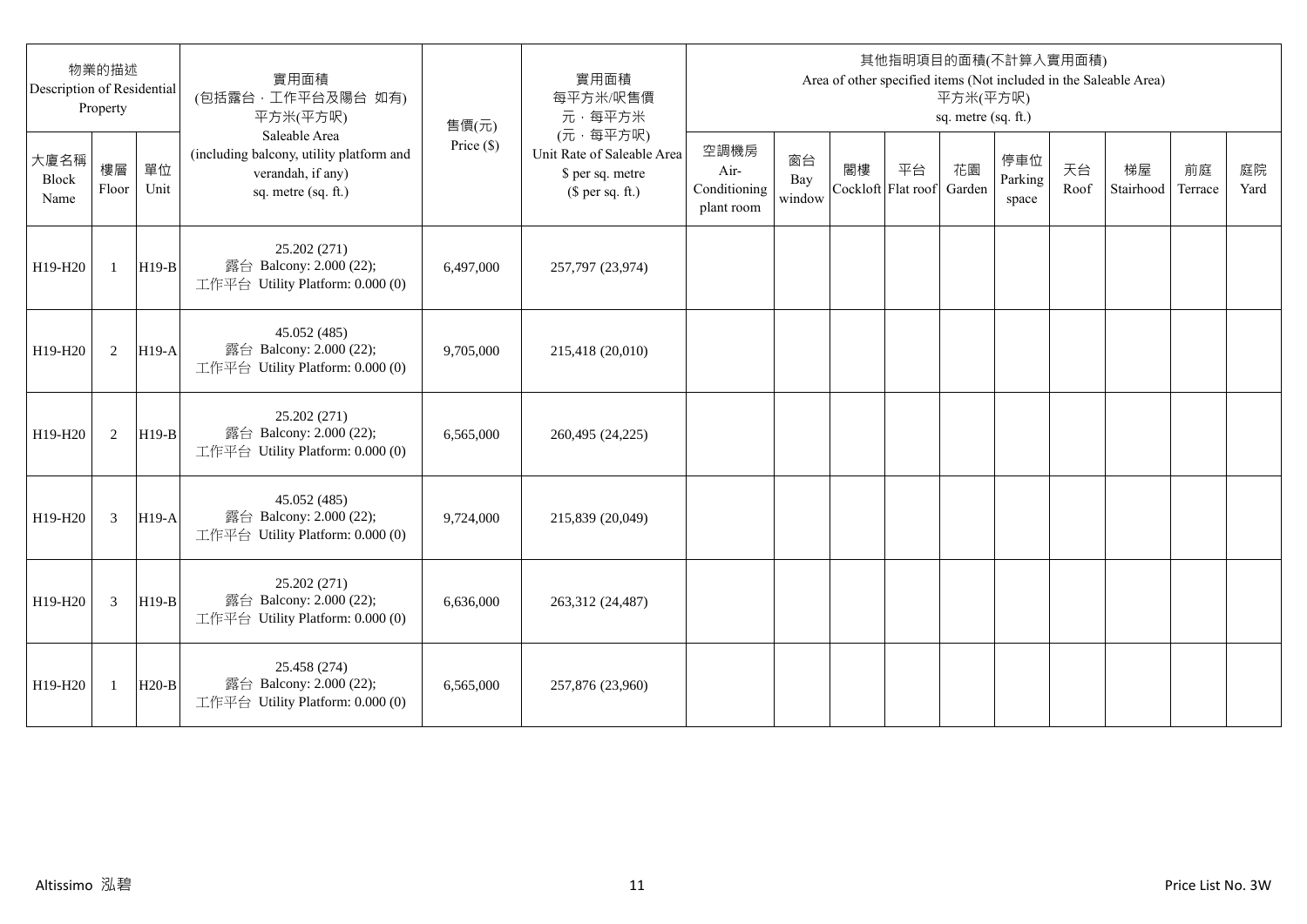| 物業的描述<br>Description of Residential<br>Property |                |            | 實用面積<br>(包括露台,工作平台及陽台 如有)<br>平方米(平方呎)                                                                 | 售價(元)        | 實用面積<br>每平方米/呎售價<br>元·每平方米                                                     | 其他指明項目的面積(不計算入實用面積)<br>Area of other specified items (Not included in the Saleable Area)<br>平方米(平方呎)<br>sq. metre (sq. ft.) |                     |                          |    |              |                         |            |                 |               |            |  |
|-------------------------------------------------|----------------|------------|-------------------------------------------------------------------------------------------------------|--------------|--------------------------------------------------------------------------------|-----------------------------------------------------------------------------------------------------------------------------|---------------------|--------------------------|----|--------------|-------------------------|------------|-----------------|---------------|------------|--|
| 大廈名稱<br>Block<br>Name                           | 樓層<br>Floor    | 單位<br>Unit | Saleable Area<br>(including balcony, utility platform and<br>verandah, if any)<br>sq. metre (sq. ft.) | Price $(\$)$ | (元·每平方呎)<br>Unit Rate of Saleable Area<br>\$ per sq. metre<br>$$$ per sq. ft.) | 空調機房<br>Air-<br>Conditioning<br>plant room                                                                                  | 窗台<br>Bay<br>window | 閣樓<br>Cockloft Flat roof | 平台 | 花園<br>Garden | 停車位<br>Parking<br>space | 天台<br>Roof | 梯屋<br>Stairhood | 前庭<br>Terrace | 庭院<br>Yard |  |
| H19-H20                                         | 2              | $H20-A$    | 44.290 (477)<br>露台 Balcony: 2.000 (22);<br>工作平台 Utility Platform: 0.000 (0)                           | 9,545,000    | 215,511 (20,010)                                                               |                                                                                                                             |                     |                          |    |              |                         |            |                 |               |            |  |
| H19-H20                                         | 2              | $H20-B$    | 25.458 (274)<br>露台 Balcony: 2.000 (22);<br>工作平台 Utility Platform: 0.000 (0)                           | 6,635,000    | 260,625 (24,215)                                                               |                                                                                                                             |                     |                          |    |              |                         |            |                 |               |            |  |
| H19-H20                                         | 3              | $H20-A$    | 44.290 (477)<br>露台 Balcony: 2.000 (22);<br>工作平台 Utility Platform: 0.000 (0)                           | 9,564,000    | 215,940 (20,050)                                                               |                                                                                                                             |                     |                          |    |              |                         |            |                 |               |            |  |
| H19-H20                                         | $\overline{3}$ | $H20-B$    | 25.458 (274)<br>露台 Balcony: 2.000 (22);<br>工作平台 Utility Platform: 0.000 (0)                           | 6,704,000    | 263,336 (24,467)                                                               |                                                                                                                             |                     |                          |    |              |                         |            |                 |               |            |  |
| H21                                             | -1             | $H21-B$    | 26.683 (287)<br>露台 Balcony: 2.000 (22);<br>工作平台 Utility Platform: 0.000 (0)                           | 6,761,000    | 253,382 (23,557)                                                               |                                                                                                                             |                     |                          |    |              |                         |            |                 |               |            |  |
| H21                                             | $\overline{2}$ | $H21-A$    | 53.753 (579)<br>露台 Balcony: 2.000 (22);<br>工作平台 Utility Platform: 0.000 (0)                           | 11,816,000   | 219,820 (20,408)                                                               |                                                                                                                             |                     |                          |    |              |                         |            |                 |               |            |  |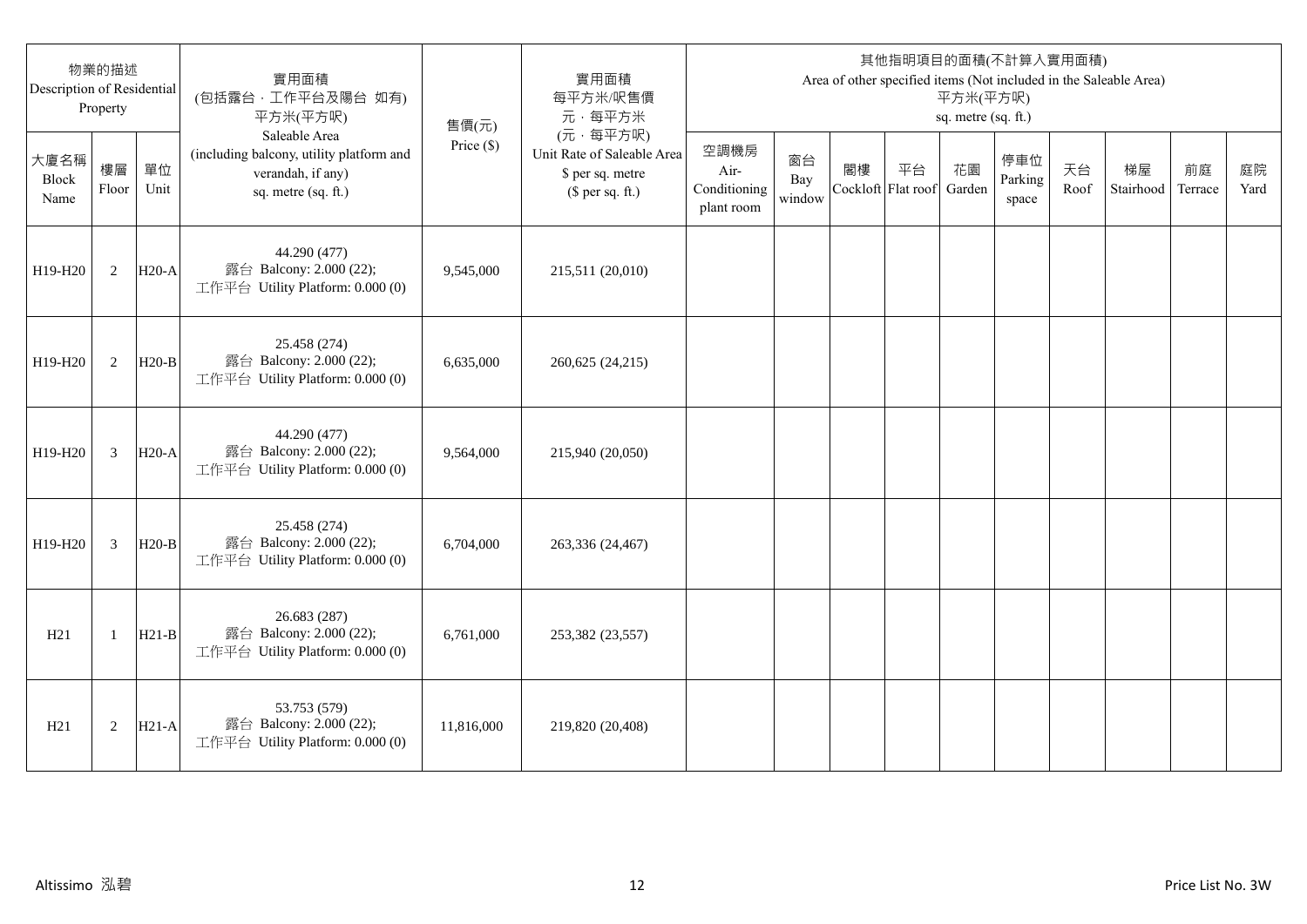| 物業的描述<br>Description of Residential<br>Property |             |            | 實用面積<br>(包括露台·工作平台及陽台 如有)<br>平方米(平方呎)                                                                 | 售價(元)        | 實用面積<br>每平方米/呎售價<br>元·每平方米                                                     | 其他指明項目的面積(不計算入實用面積)<br>Area of other specified items (Not included in the Saleable Area)<br>平方米(平方呎)<br>sq. metre (sq. ft.) |                     |    |                                 |    |                         |            |                 |               |            |
|-------------------------------------------------|-------------|------------|-------------------------------------------------------------------------------------------------------|--------------|--------------------------------------------------------------------------------|-----------------------------------------------------------------------------------------------------------------------------|---------------------|----|---------------------------------|----|-------------------------|------------|-----------------|---------------|------------|
| 大廈名稱<br>Block<br>Name                           | 樓層<br>Floor | 單位<br>Unit | Saleable Area<br>(including balcony, utility platform and<br>verandah, if any)<br>sq. metre (sq. ft.) | Price $(\$)$ | (元·每平方呎)<br>Unit Rate of Saleable Area<br>\$ per sq. metre<br>$$$ per sq. ft.) | 空調機房<br>Air-<br>Conditioning<br>plant room                                                                                  | 窗台<br>Bay<br>window | 閣樓 | 平台<br>Cockloft Flat roof Garden | 花園 | 停車位<br>Parking<br>space | 天台<br>Roof | 梯屋<br>Stairhood | 前庭<br>Terrace | 庭院<br>Yard |
| H21                                             | 2           | $H21-B$    | 26.683 (287)<br>露台 Balcony: 2.000 (22);<br>工作平台 Utility Platform: $0.000(0)$                          | 6,775,000    | 253,907 (23,606)                                                               |                                                                                                                             |                     |    |                                 |    |                         |            |                 |               |            |
| H21                                             | 3           | $H21-A$    | 53.753 (579)<br>露台 Balcony: 2.000 (22);<br>工作平台 Utility Platform: $0.000(0)$                          | 11,840,000   | 220,267 (20,449)                                                               |                                                                                                                             |                     |    |                                 |    |                         |            |                 |               |            |
| H21                                             | 3           | $H21-B$    | 26.683 (287)<br>露台 Balcony: 2.000 (22);<br>工作平台 Utility Platform: $0.000(0)$                          | 6,811,000    | 255,256 (23,732)                                                               |                                                                                                                             |                     |    |                                 |    |                         |            |                 |               |            |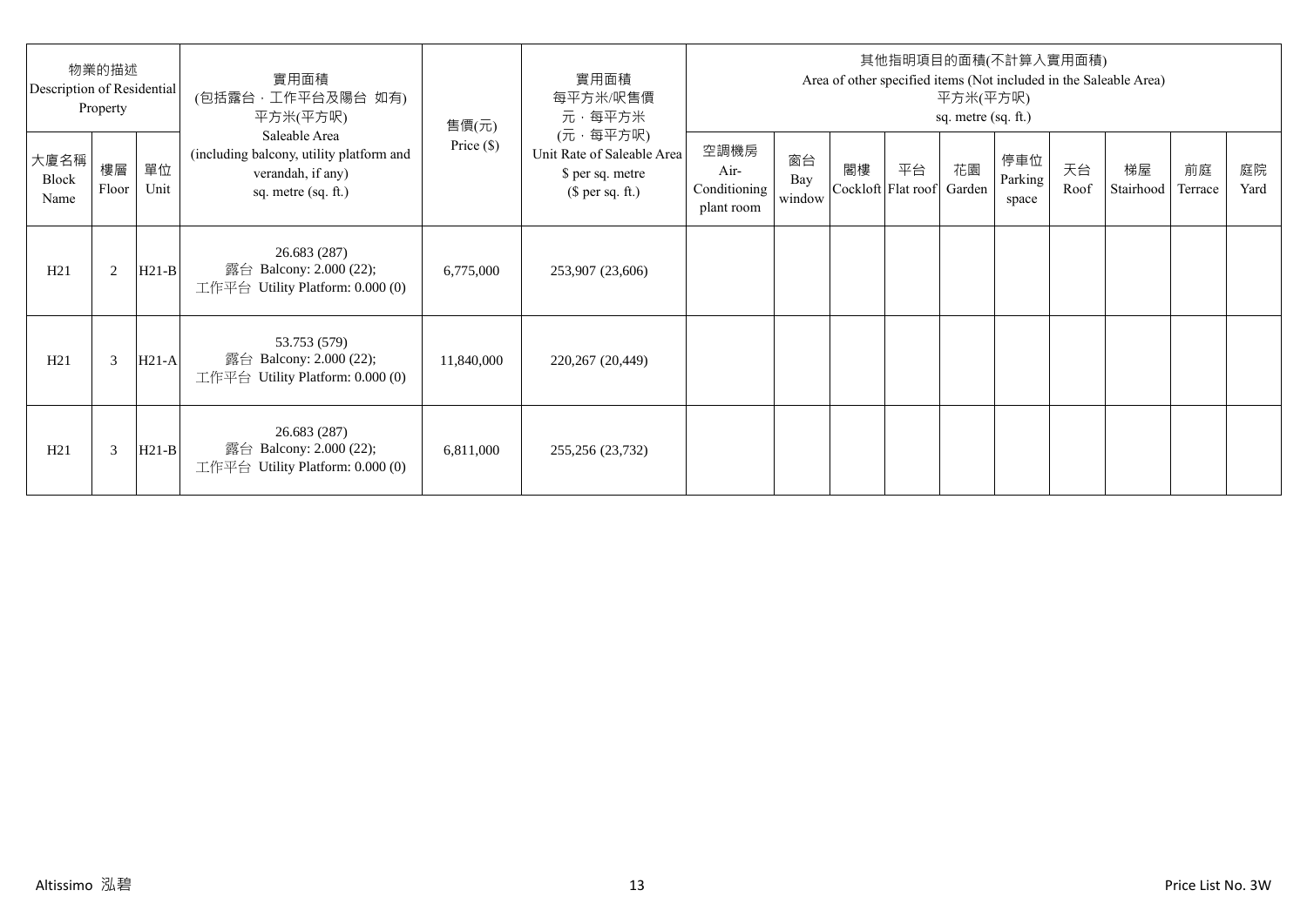#### **第三部份:其他資料 Part 3: Other Information**

#### (1) 準買家應參閱發展項目的售樓說明書,以了解該項目的資料。 Prospective purchasers are advised to refer to the sales brochure for the development for information on the development.

#### $(2)$  根據《一手住宅物業銷售條例》第 52(1)條及第 53(2)及(3)條,

According to sections 52(1) and 53(2) and (3) of the Residential Properties (First-hand Sales) Ordinance, –

#### 第 52(1) 條 / Section 52(1)

在某人就指明住宅物業與擁有人訂立臨時買賣合約時,該人須向擁有人支付售價的 5%的臨時訂金。

A preliminary deposit of 5% of the purchase price is payable by a person to the owner on entering into a preliminary agreement for sale and purchase in respect of the specified residential property with the owner.

#### 第 53(2) 條 / Section 53(2)

—————————————<br>如某人於某日期訂立臨時買賣合約,並於該日期後的 5 個工作日內,就有關住宅物業簽立買賣合約,則擁有人必須在該日期後的 8 個工作日內,簽立該買賣合約。 If a person executes an agreement for sale and purchase in respect of the residential property within 5 working days after the date on which the person enters into the preliminary agreement for sale and purchase, the owner must execute the agreement for sale and purchase within 8 working days after that date.

#### 第 53(3) 條 / Section 53(3)

如某人於某日期訂立臨時買賣合約時,但沒有於該日期後的 5 個工作日內,就有關住宅物業簽立買賣合約,則 – (i)該臨時合約即告終止;(ji)有關的臨時訂金即予沒收;及 (iii)擁有人

#### 不得就該人沒有簽立買賣合約而針對該人提出進一步申索。

If a person does not execute an agreement for sale and purchase in respect of the residential property within 5 working days after the date on which the person enters into the preliminary agreement for sale and purchase-

(i) the preliminary agreement is terminated; (ii) the preliminary deposit is forfeited; and (iii) the owner does not have any further claim against the person for the failure.

#### (3) 實用面積及屬該住宅物業其他指明項目的面積是按《一手住宅物業銷售條例》第 8 條及附表二第 2 部的計算得出的。

The saleable area and area of other specified items of the residential property are calculated in accordance with section 8 and Part 2 of Schedule 2 to the Residential Properties(First-hand Sales) Ordinance.

#### (4)(i) 註:在第(4)段 中: 「售價」指本價單第二部份中所列之住宅物業的售價,而「成交金額」指將於臨時合約中訂明的住宅物業的實際售價。因應不同支付條款及/或折扣按售價 計算得出之價目,皆以進位到最接近的千位數作為成交金額。

- (b) 「工作日」按《一手住宅物業銷售條例》第 2(1)條所定義。
- (c) 「臨時合約」指臨時買賣合約。
- Note: In (d) 「正式合約」指正式買賣合約。

paragraph (4): (a) "price" means the price of the residential property set out in Part 2 of this price list, and "transaction price" means the actual price of the residential property to be set out in PASP. The price obtained after applying the relevant terms of payment and/or applicable discount(s) on the price will be rounded up to the nearest thousand to determine the transaction price.

- (b) "working day" shall be as defined in section 2(1) of the Residential Properties (First-hand Sales) Ordinance.
- $(c)$ "PASP" means the Preliminary Agreement for Sale and Purchase.
- $(d)$ "ASP" means the Agreement for Sale and Purchase.

於簽署臨時合約時,買方須繳付相等於成交金額的 5%作為臨時訂金,請帶備港幣\$100,000 銀行本票以支付部份臨時訂金,抬頭請寫「的近律師行」或"Deacons"。請另備支票以 繳付臨時訂金之餘額。

The purchasers shall pay the preliminary deposit equivalent to 5% of the transaction price upon signing of the PASP. Please bring along a cashiers' order of HK\$100,000 made payable to "Deacons" for payment of part of the preliminary deposit. Please also bring along a cheque for payment of the balance of the preliminary deposit.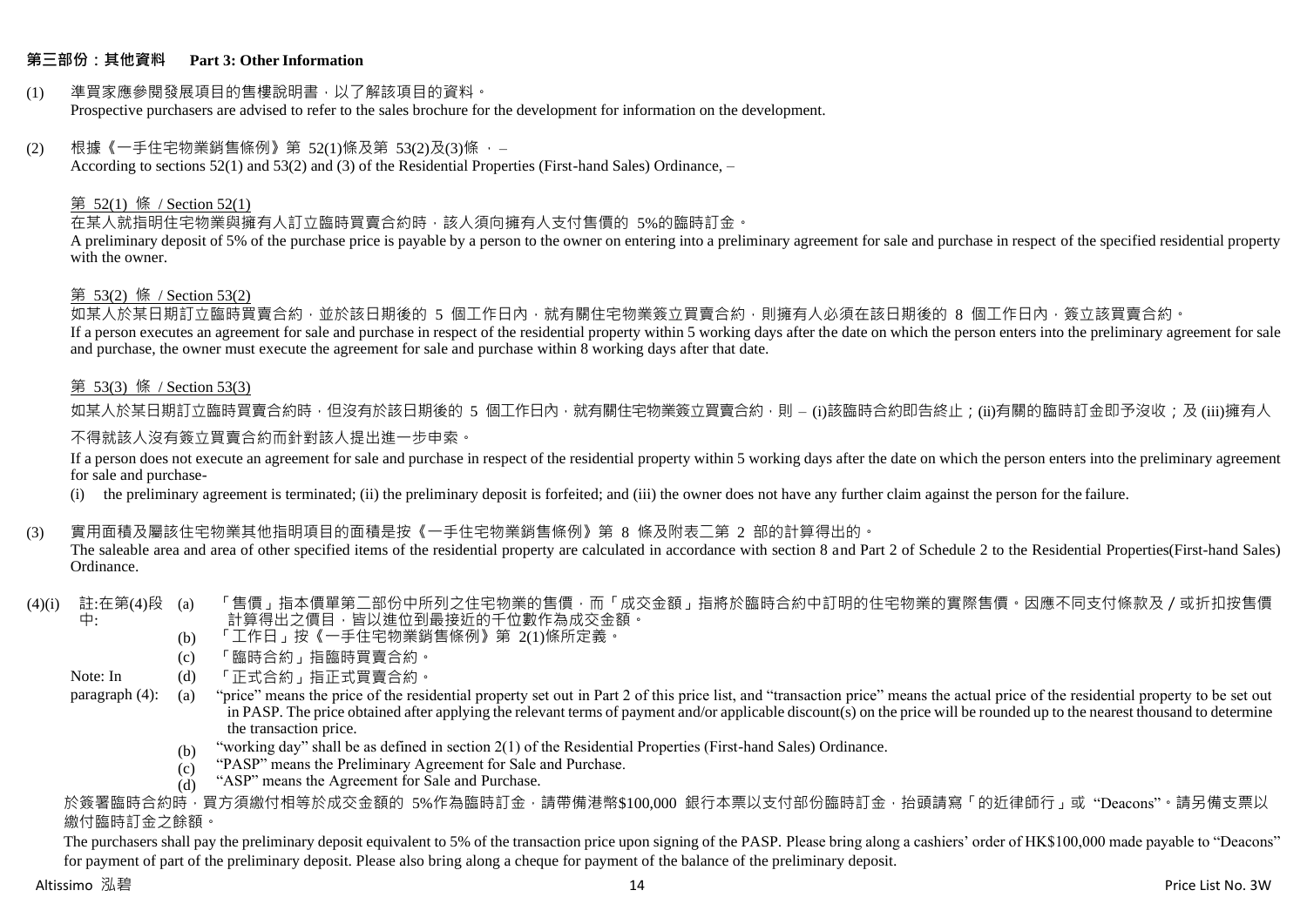## **支付條款 Terms of Payment**

- (A) (並無此編號之支付條款)( No Terms of Payment of such numbering)
- (A1) (並無此編號之支付條款)( No Terms of Payment of such numbering)
- (A2) (並無此編號之支付條款)( No Terms of Payment of such numbering)
- (A3) (並無此編號之支付條款)( No Terms of Payment of such numbering)
- (A4) (並無此編號之支付條款)( No Terms of Payment of such numbering)
- (A5) 120 天現金付款計劃 120-day Cash Payment Plan (照售價減 5%) (5% discount from the price)
	- (1) 買方須於簽署臨時合約時繳付相等於成交金額 5% 作為臨時訂金。買方須於簽署臨時合約後 5 個工作日內簽署正式合約。 The purchaser shall pay the preliminary deposit equivalent to 5% of the transaction price upon signing of the PASP. The ASP shall be signed by the purchaser within 5 working days after signing of the PASP.
	- (2) 買方簽署臨時合約後 30 天內再付成交金額 5% 作為加付訂金。 A further 5% of the transaction price being further deposit shall be paid by the purchaser within 30 days after signing of the PASP.
	- (3) 成交金額 90% 即成交金額餘款於買方簽署臨時合約後 120 天內由買方付清。 90% of the transaction price being balance of the transaction price shall be paid by the purchaser within 120 days after signing of the PASP.
- (A6) 180 天輕鬆現金付款計劃 180-day Relax Cash Payment Plan (照售價減 3%) (3% discount from the price)
	- (1) 買方須於簽署臨時合約時繳付相等於成交金額 5% 作為臨時訂金。買方須於簽署臨時合約後 5 個工作日內簽署正式合約。 The purchaser shall pay the preliminary deposit equivalent to 5% of the transaction price upon signing of the PASP. The ASP shall be signed by the purchaser within 5 working days after signing of the PASP.
	- (2) 買方簽署臨時合約後 30 天內再付成交金額 5% 作為加付訂金。 A further 5% of the transaction price being further deposit shall be paid by the purchaser within 30 days after signing of the PASP.
	- (3) 成交金額 90% 即成交金額餘款於買方簽署臨時合約後 180 天內由買方付清。 90% of the transaction price being balance of the transaction price shall be paid by the purchaser within 180 days after signing of the PASP.
- (A7) 360 天輕鬆現金付款計劃 360-day Relax Cash Payment Plan (照售價減 2%) (2% discount from the price)
	- (1) 買方須於簽署臨時合約時繳付相等於成交金額 5% 作為臨時訂金。買方須於簽署臨時合約後 5 個工作日內簽署正式合約。 The purchaser shall pay the preliminary deposit equivalent to 5% of the transaction price upon signing of the PASP. The ASP shall be signed by the purchaser within 5 working days after signing of the PASP.
	- (2) 買方簽署臨時合約後 30 天內再付成交金額 5% 作為加付訂金。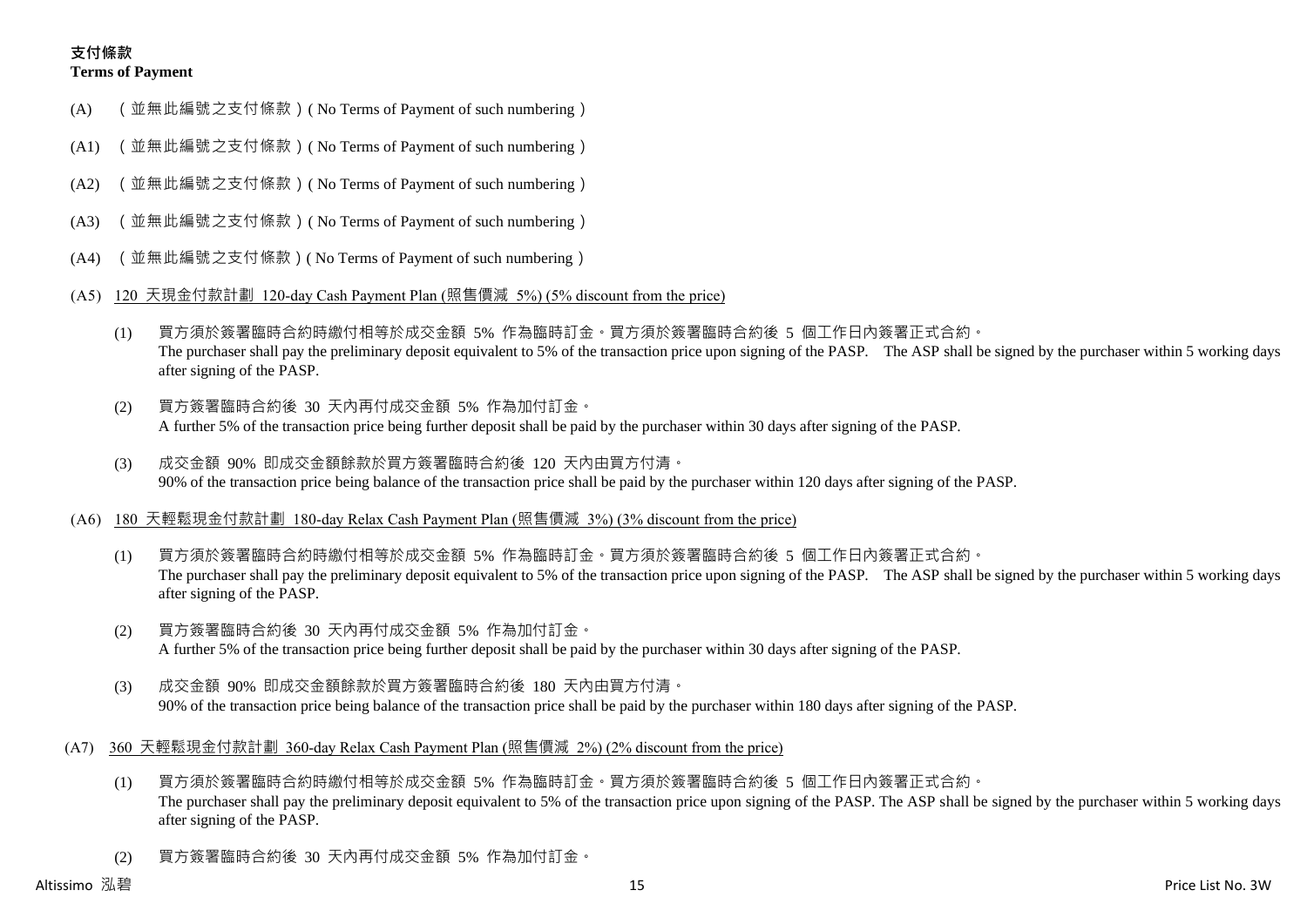A further 5% of the transaction price being further deposit shall be paid by the purchaser within 30 days after signing of the PASP.

- (3) 買方簽署臨時合約後 90 天內再付成交金額 5% 作為部份成交金額。 A further 5% of the transaction price being part payment of the transaction price shall be paid by the purchaser within 90 days after signing of the PASP.
- (4) 成交金額 85% 即成交金額餘款於買方簽署臨時合約後 360 天內由買方付清。 85% of the transaction price being balance of the transaction price shall be paid by the purchaser within 360 days after signing of the PASP.

#### (A8) 120 天換樓易付款計劃 120-day New Home Easy Payment Plan (照售價) (The price)

- (1) 買方須於簽署臨時合約時繳付相等於成交金額 5% 作為臨時訂金。買方須於簽署臨時合約後 5 個工作日內簽署正式合約。 The purchaser shall pay the preliminary deposit equivalent to 5% of the transaction price upon signing of the PASP. The ASP shall be signed by the purchaser within 5 working days after signing of the PASP.
- (2) 買方簽署臨時合約後 30 天內再付成交金額 5% 作為加付訂金。 A further 5% of the transaction price being further deposit shall be paid by the purchaser within 30 days after signing of the PASP.
- (3) 成交金額 90% 即成交金額餘款於買方簽署臨時合約後 120 天內由買方付清。 90% of the transaction price being balance of the transaction price shall be paid by the purchaser within 120 days after signing of the PASP.

#### (A9) 180 天換樓易付款計劃 180-day New Home Easy Payment Plan (照售價) (The price)

- (1) 買方須於簽署臨時合約時繳付相等於成交金額 5% 作為臨時訂金。買方須於簽署臨時合約後 5 個工作日內簽署正式合約。 The purchaser shall pay the preliminary deposit equivalent to 5% of the transaction price upon signing of the PASP. The ASP shall be signed by the purchaser within 5 working days after signing of the PASP.
- (2) 買方簽署臨時合約後 30 天內再付成交金額 5% 作為加付訂金。 A further 5% of the transaction price being further deposit shall be paid by the purchaser within 30 days after signing of the PASP.
- (3) 成交金額 90% 即成交金額餘款於買方簽署臨時合約後 180 天內由買方付清。 90% of the transaction price being balance of the transaction price shall be paid by the purchaser within 180 days after signing of the PASP.
- (B) (並無此編號之支付條款)( No Terms of Payment of such numbering)
- (C) (並無此編號之支付條款)( No Terms of Payment of such numbering)
- (C1) (並無此編號之支付條款)( No Terms of Payment of such numbering)
- (C2) (並無此編號之支付條款)( No Terms of Payment of such numbering)
- (C3) (並無此編號之支付條款)( No Terms of Payment of such numbering)
- (C4) (並無此編號之支付條款)( No Terms of Payment of such numbering)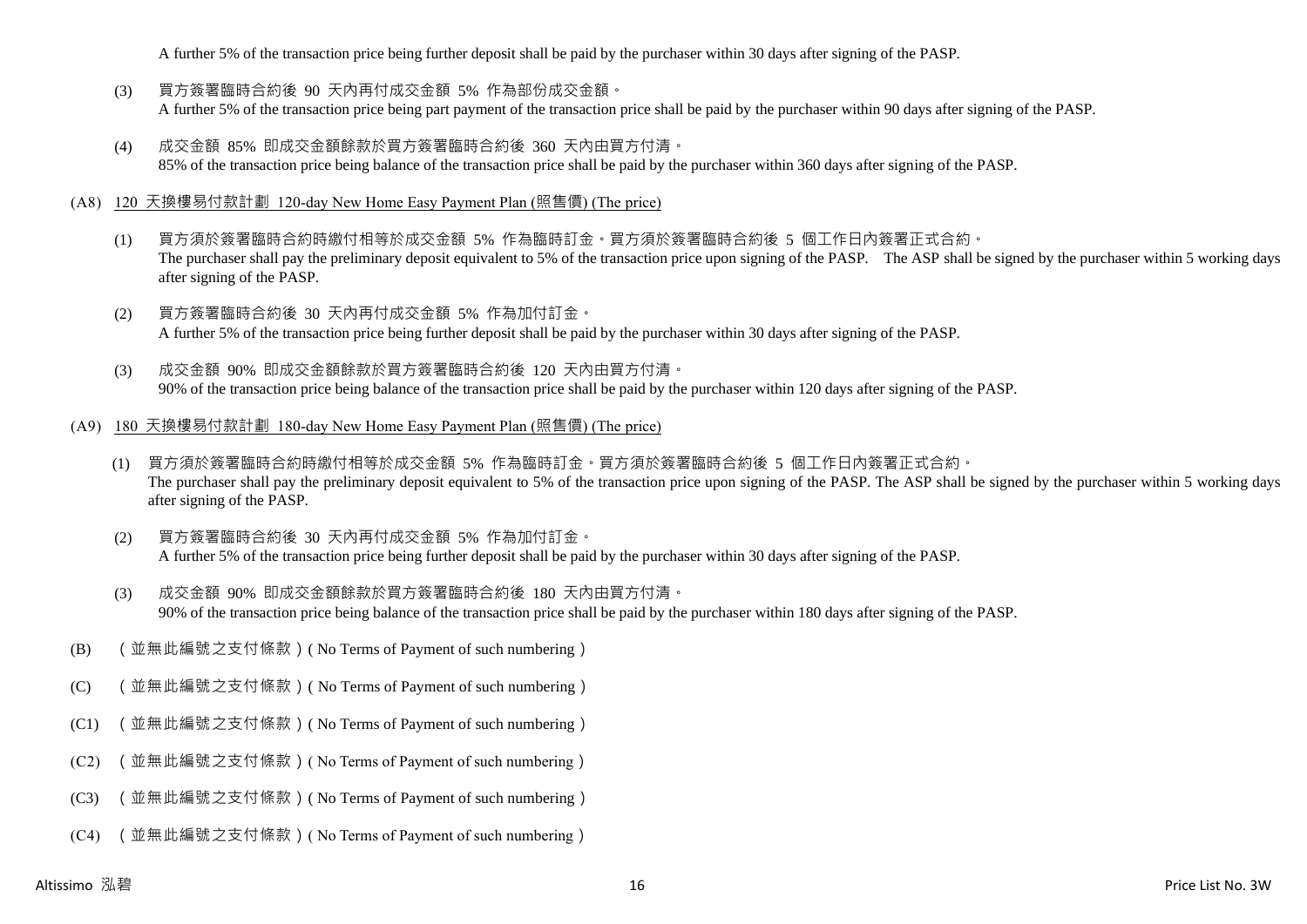- (C5) (並無此編號之支付條款)( No Terms of Payment of such numbering)
- (C6) (並無此編號之支付條款)( No Terms of Payment of such numbering)
- (C7) (並無此編號之支付條款)( No Terms of Payment of such numbering)
- (C8) (並無此編號之支付條款)( No Terms of Payment of such numbering)

#### (ii) **售價獲得折扣的基礎**

#### **The basis on which any discount on the price is available**

- (a) 見 4(i) See 4(i).
- (b) 不適用。 Not applicable.
- (c) 「限時置業售價折扣」 "First Home Purchase Price Discount" 於 2021 年 10 月 31 日或之前簽署臨時合約購買本價單中之指明住宅物業之買方可獲額外售價 3% 折扣優惠。 An extra 3% discount from the price would be offered to the purchasers who sign the PASP to purchase a specified residential property listed in this price list on or before 31<sup>st</sup> October 2021.
- (d) 員工置業折扣 Staff Purchasing Discount

如買方(或構成買方之任何人士)屬任何「員工合資格人士」,並且沒有委任地產代理就購入住宅物業代其行事,可獲額外 5%售價折扣優惠,折扣優惠受相關公司內部條款約 束。

If the purchaser (or any person comprising the purchaser) is a "Qualified Staff", provided that the purchaser did not appoint any estate agent to act for him/her in the purchase of the residential property, an extra 5% discount on the Price would be offered, subject to the internal regulation of Respective Related Parties.

「員工合資格人士」指碧桂園控股有限公司及其附屬公司、宏安集團有限公司及其附屬公司、宏安地產有限公司、位元堂藥業控股有限公司、易易壹金融集團有限公司、中 國農產品交易有限公司或中國建築國際集團及其附屬公司之任何董事、員工及其直系親屬(任何個人的配偶、父母、子女、兄弟及姐妹為該個人之「直系親屬」,惟須提供令 賣方滿意的有關證明文件 以茲證明有關關係,且賣方對是否存在近親關係保留最終決定權)。

"Qualified Staff" means any director or employee (and his/her close family member (a spouse, parent, child, brother and sister of a person is a "close family member" of that person provided that the relevant supporting documents to the satisfaction of the Vendor must be provided to prove the relationship concerned and that the Vendor reserves the final right to decide whether or not such relationship exists)) of any of Country Garden Holdings Company Limited and its subsidiaries, Wang On Group Limited and its subsidiaries, Wang On Properties Limited, Wai Yuen Tong Medicine Holdings Limited, Easy One Financial Group Limited, China Agri-Products Exchange Limited and China State Construction International Holdings Ltd. and its subsidiaries.

買方須在遞交購樓意向登記表格時或前提供令賣方滿意的證據証明其為「員工合資格人士」及(如適用)直系親屬關係,賣方就相關買方是否「員工合資格人士」及(如適 用)存在直系親屬關係有最終決定權,而賣方之決定為最終及對買方具有約束力。

The purchaser shall on or before submission of the Registration of Intent form on the spot provide evidence for proof of being a (if applicable) "Qualified Staff" to the satisfaction of the Vendor and in this respect the Vendor shall have absolute discretion and the Vendor's decision shall be final and binding on the purchaser.

- (e) 不適用。 Not applicable.
- (f) 不適用。 Not applicable.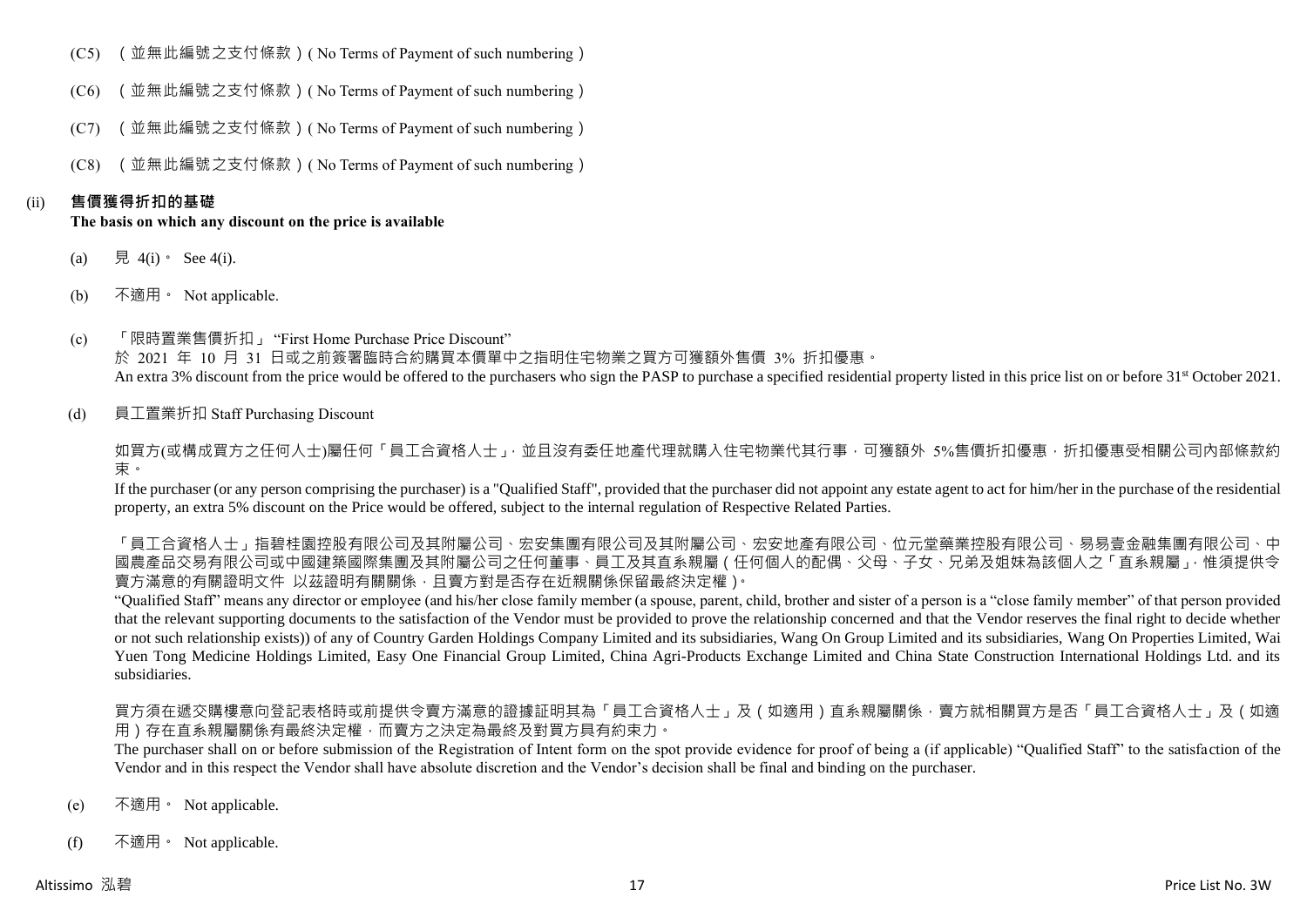(g) "Countrygardenhk" Instagram 帳戶跟隨優惠 "Countrygardenhk" Instagram Account Follows' Discount

凡於簽署臨時買賣合約前跟隨 "countrygardenhk" Instagram 帳戶的買家,可獲 1% 售價折扣優惠。 A 1% discount from the Price would be offered to a Purchaser who has followed the "countrygardenhk" Instagram account before signing the Preliminary Agreement for Sale and Purchase.

- (h) 不適用。 Not applicable.
- (i) 不適用。 Not applicable.
- (j) 「5 年管理費減免」優惠 "5-Years Management Fee Subsidy"Discount

於 2021 年 5 月 7 日起 · 首 10 名簽署臨時合約購買發展項目住宅物業 ( 不論列於本價單或任何其他價單內 ) 之買方 · 可享有下列售價折扣優惠作為「5 年管理費減免」優惠: The first ten  $(10)$  purchasers who purchase the specified residential properties in the Development and sign the PASP thereof from  $7<sup>th</sup>$  May 2021 (whether the specified residential property is included in this price list or any other price lists) will enjoy the "5-Years Management Fee Subsidy " Discount as listed below as discount on the Price:

每個購買之三房住宅物業:港幣 \$240,000 For each three-bedroom residential property purchased: HK\$240,000

- (k) 不適用。 Not applicable.
- (l) 不適用。 Not applicable.
- (m) 「入伙傢私補貼」優惠 "New Home Furniture Subsidy" Benefit

於 2021 年 7 月 21 日起,首 5 名簽署臨時合約購買發展項目住宅物業 ( 不論列於本價單或任何其他價單內 ) 之買方,可享有以下其中一項優惠 ( 買方必須於簽署臨時合 約時決定選用以下其中一項優惠,其後不得更改)作為「入伙傢私補貼」優惠:

The first five (5) purchasers who purchase the specified residential properties in the Development and sign the PASP thereof from 21<sup>st</sup> July 2021 (whether the specified residential property is included in this price list or any other price lists) will enjoy one of the benefits set out below (the Purchaser must choose one of the benefits upon signing of the PASP and must not change his/her choice thereafter) as the "New Home Furniture Subsidy" Benefit:

(1) 總值港幣 \$160,000 元之「Francfranc」、「Tree」或「Indigo」傢私禮券。上述傢私禮券之使用(包括使用期限等)受商品提供者所訂之條款及條件限制。有關傢私禮 券會於住宅物業之買賣成交時或之後交付予買方。詳情以相關交易文件條款作準(包括但不限於買方須依照正式合約訂定的日期付清所購住宅物業每一期成交金額價 款及餘款);或

Furniture coupon(s) of "Francfranc", "Tree" or "Indigo" with a total value of HK\$160,000.00. The use of the aforesaid furniture coupon(s) (including validity period, etc) is subject to the terms and conditions prescribed by the relevant supplier. The furniture coupon(s) will be delivered to the Purchaser on or after completion of the sale and purchase of the residential property. Subject to the terms and conditions of the relevant transaction document(s) (including without limitation that the Purchaser shall settle each instalment and the balance of the transaction price according to the respective dates stipulated in the ASP); or

- (2) 港幣\$140,000 元之售價折扣 HK\$140,000 discount on the Price
- (n) 不適用。 Not applicable.
- (o) 不適用。 Not applicable.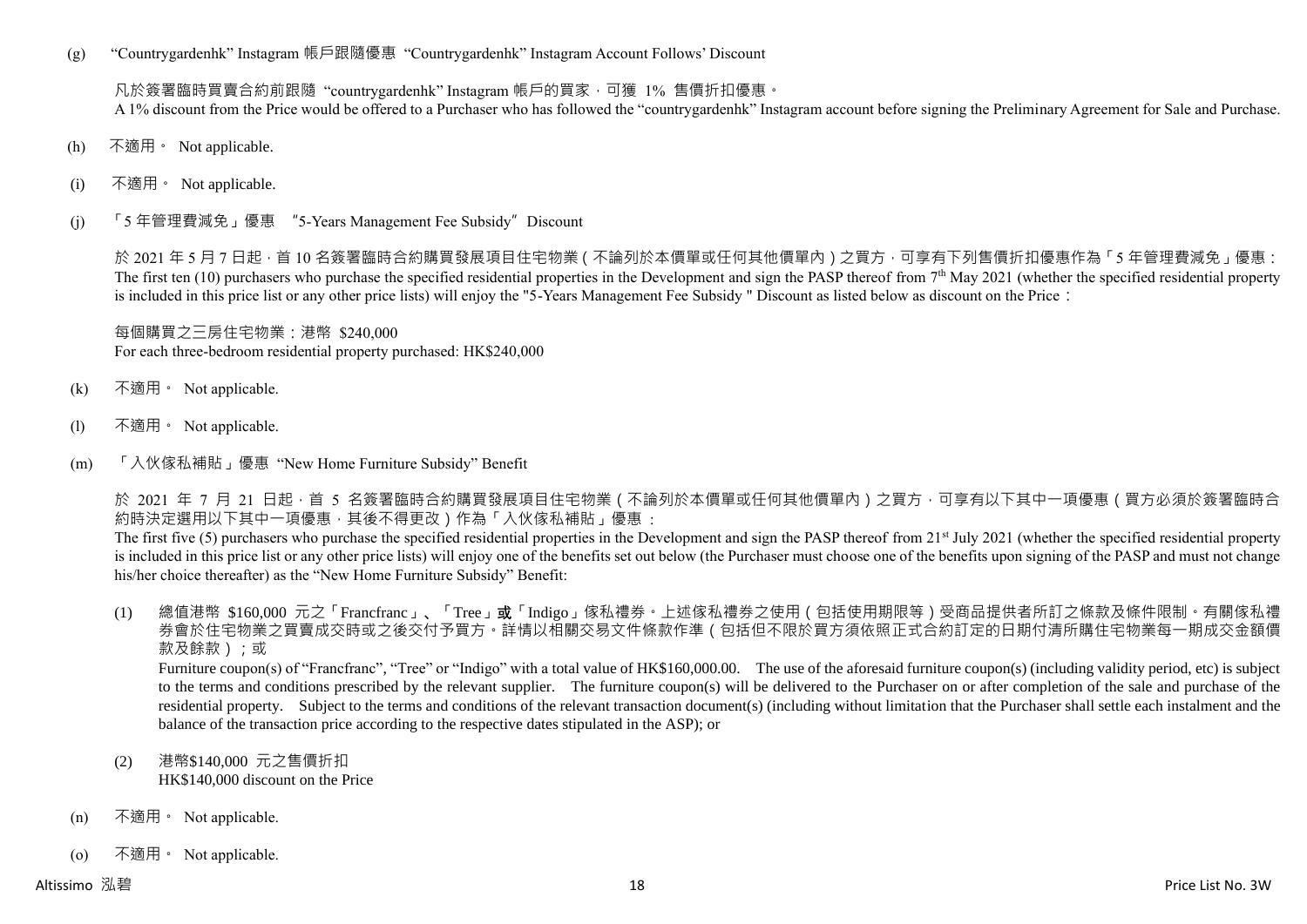#### (iii) **可就購買發展項目中的指明住宅物業而連帶獲得的任何贈品、財務優惠或利益**

**Any gift, or any financial advantage or benefit, to be made available in connection with the purchase of a specified residential property in the Development**

- (a) 見 4(i) 及 4(ii)。 See 4(i) and 4(ii)
- (b) 不適用。 Not applicable.
- (c) 不適用。 Not applicable.
- (d) 不適用。 Not applicable.
- (e) 不適用。 Not applicable.
- (f) 不適用。 Not applicable.
- $(g)$  不適用 Not applicable.
- (h) 101第一按揭貸款 101 First Mortgage Loan

#### **只適用於選用第 (4)(i)(A5) 及 (A6) 段之付款計劃。Only applicable to payment plan under paragraphs (4)(i)(A5) and (A6) . 只適用於屬自然人的買方。 Only applicable to purchasers who are natural persons.**

買方可向賣方介紹之財務機構或賣方指定的其它公司 (「介紹之第一承按人」) 申請最高達成交金額之 70% 之第一按揭 (「101 第一按揭貸款」)。101 第一按揭貸款及其申 請受以下條款及條件規限:

The purchaser may apply to the financial institution referred by the Vendor or any other company designated by the Vendor (the "Referred First Mortgagee") for first mortgage with a maximum loan amount equivalent to 70% of the transaction price (the "101 First Mortgage Loan"). 101 First Mortgage Loan and its application are subject to the following terms and conditions:

- (1) 買方必須於買賣合約內訂明的付清成交金額餘額之日前最少 75 日書面向介紹之第一承按人申請 101 第一按揭貸款。 The purchaser shall make a written application to the Referred First Mortgagee for 101 First Mortgage Loan not less than 75 days before the date of settlement of the balance of the transaction price as specified in the agreement for sale and purchase.
- (2) 如買方選用並申請 101 第一按揭貸款,成交金額將會增加 3.5%,買方必須於申請時向賣方繳付 (a) 截至申請日期當日按照買賣合約訂明及按新成交金額計算之應付部份 與 (b) 原來成交金額已付部份之差額。為免存疑,更改後之成交金額將以進位到最接近的千位數計算。買方亦須就此簽立一份有關住宅物業之補充合約以更改成交金額及 支付條款,有關之律師費用及雜費概由買方負責。

If the purchaser applies for the 101 First Mortgage Loan, the transaction price shall be increased by 3.5% and the difference between (a) amount payable under the ASP calculated by reference to the new transaction price as at the date of application and (b) amount of original transaction price paid by the purchaser shall be payable by the purchaser to the Vendor upon application. For avoidance of doubt, the new transaction price will be rounded up to the nearest thousand. The purchaser shall also sign a supplemental agreement in respect of the residential property to vary the transaction price and the terms of payment, all relevant legal costs and disbursements of which shall be borne by the purchaser solely.

(3) 如買方最終並無選用「101 第一按揭貸款」,買方可在住宅物業買賣成交後 1 個月内向賣方遞交書面申請成交金額回贈,賣方將會在收到買方之書面申請後 1 個月内給予 買方同等金額之成交金額回贈。

If the Purchaser eventually does not utilize the 101 First Mortgage Loan, the purchaser may, within 1 month after completion of sale and purchase of the residential property, submit a written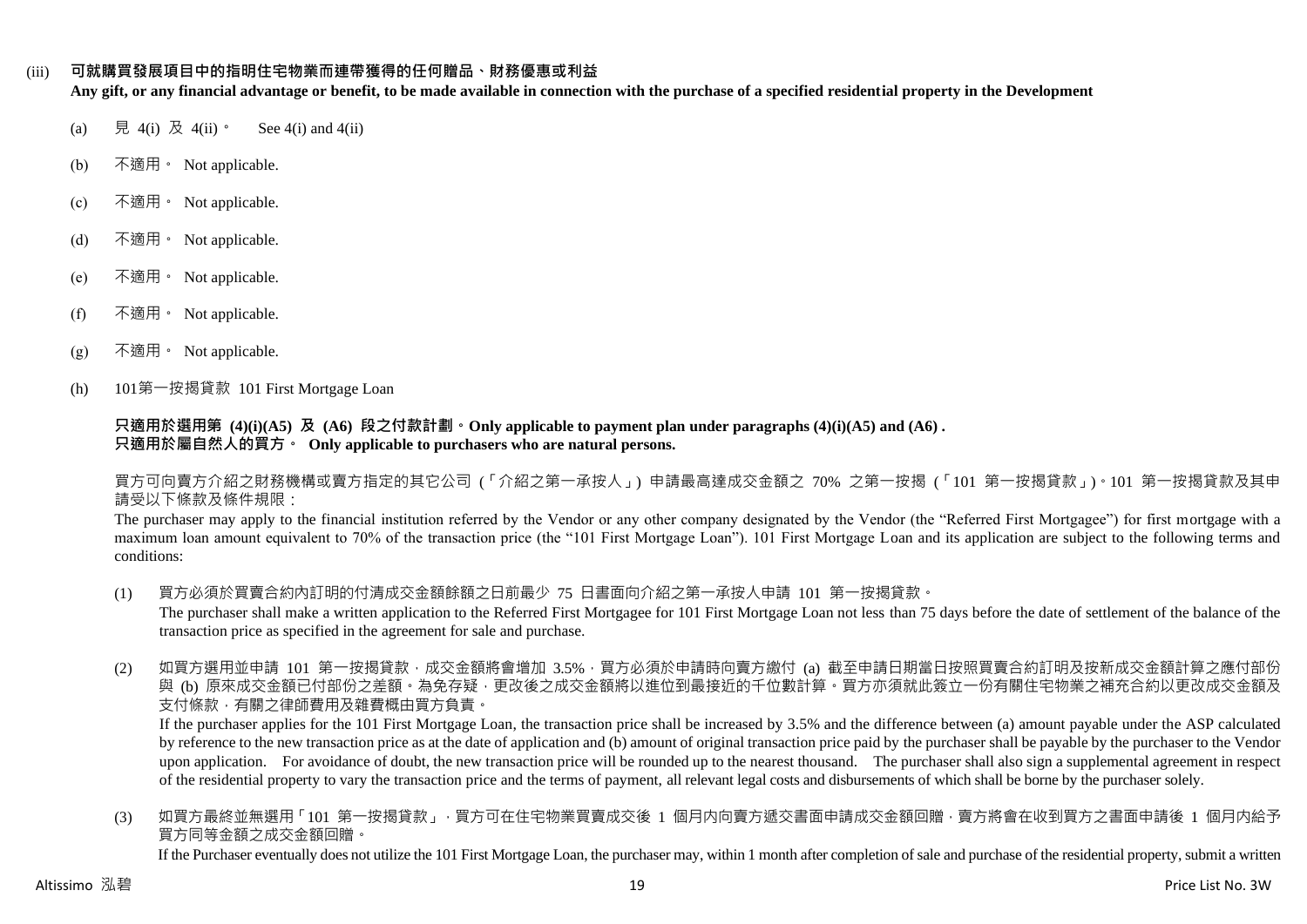application to the Vendor for a transaction price rebate. The Vendor will provide to the purchaser the transaction price rebate in the amount equivalent to the said part payment within 1 month after receiving the written application from the purchaser..

- (4) 101 第一按揭貸款的最高金額為成交金額的 70% (若買方為香港永久性居民) 或 60% (若買方為非香港永久性居民) · 貸款金額不可超過應繳付之成交金額餘額。介紹之第 一承按人因應買方及其擔保人 (如適用) 的信貸評估,對實際批出予買方的貸款金額作出決定。 The maximum 101 First Mortgage Loan amount shall be 70% of the transaction price (if purchaser is Hong Kong permanent residents) or 60% of the transaction price (if purchaser is not Hong Kong permanent residents), provided that the loan amount shall not exceed the balance of the transaction price payable. The Referred First Mortgagee will decide the loan amount to be granted to the purchaser after considering the result of the credit assessment of the purchaser and his guarantor (if applicable).
- (5) 101 第一按揭貸款年期最長為 25 年。 The maximum tenor of the 101 First Mortgage Loan shall not exceed 25 years.
- (6) 101 第一按揭貸款以住宅物業之第一法定按揭作抵押。 The 101 First Mortgage Loan shall be secured by a first legal mortgage over the residential property.
- (7) 101 第一按揭貸款年期首 24 個月的年利率為介紹之第一承按人不時報價之最優惠利率減 4.5%。 The annual interest rate of the 101 First Mortgage Loan for the first 24 months shall be at 4.5% below the Best Lending Rate as quoted by the Referred First Mortgagee from time to time.
- (8) 101 第一按揭貸款年期第 25 個月及其後之年利率為介紹之第一承按人不時報價之最優惠利率。 The annual interest rate of the 101 First Mortgage Loan from the 25<sup>th</sup> month and thereafter shall be the Best Lending Rate as quoted by the Referred First Mortgagee from time to time.
- (9) 「最優惠利率」由介紹之第一承按人決定,現為年利率 5.5%。 The Best Lending Rate is determined by the Referred First Mortgagee. The current Best Lending Rate is 5.5% per annum.
- (10) 買方於按揭首 24 個月只需就 101 第一按揭貸款向介紹之第一承按人繳付利息,其後則須照常連本帶息供款。 The purchaser shall only pay the interest of the 101 First Mortgage Loan to the Referred First Mortgagee in the first 24 months and shall repay the principal amount and interest as usual for the rest of the term of the 101 First Mortgage Loan.
- (11) 買方須按月分期償還 101 第一按揭貸款。 The purchaser shall repay the 101 First Mortgage Loan by monthly instalments.
- (12) 101 第一按揭貸款申請的審批由介紹之第一承按人全權負責。介紹之第一承按人對是否批出見證明日按揭貸款有最終決定權。 The Referred First Mortgagee shall be solely responsible to determine whether to approve the purchasers' application for the 101 First Mortgage Loan. The Referred First Mortgagee shall have the final right to decide whether or not to grant the 101 First Mortgage Loan.
- (13) 所有 101 第一按揭貸款之法律文件必須由賣方或介紹之第一承按人指定之律師行辦理,買方須負責支付一切有關之律師費用及雜費。買方可選擇自行聘用律師作為其代表 律師,在此情況下,買方亦須負責其代表律師有關處理 101 第一按揭貸款的律師費用及雜費。 All legal documents of the 101 First Mortgage Loan shall be prepared and handled by the solicitors designated by the Vendor or the Referred First Mortgagee and all relevant legal costs and disbursements shall be borne by the purchaser solely. The purchaser may choose to instruct his own solicitors to act for him and in such event, the purchaser shall also bear his own solicitors' legal costs and disbursements relating to the 101 First Mortgage Loan.
- (14) 買方須按介紹之第一承按人的要求提供一切所需文件以證明其還款能力,所需文件包括但不限於買方及其擔保人 (如適用) 的信貸報告、收入證明、銀行紀錄及借貸紀錄(包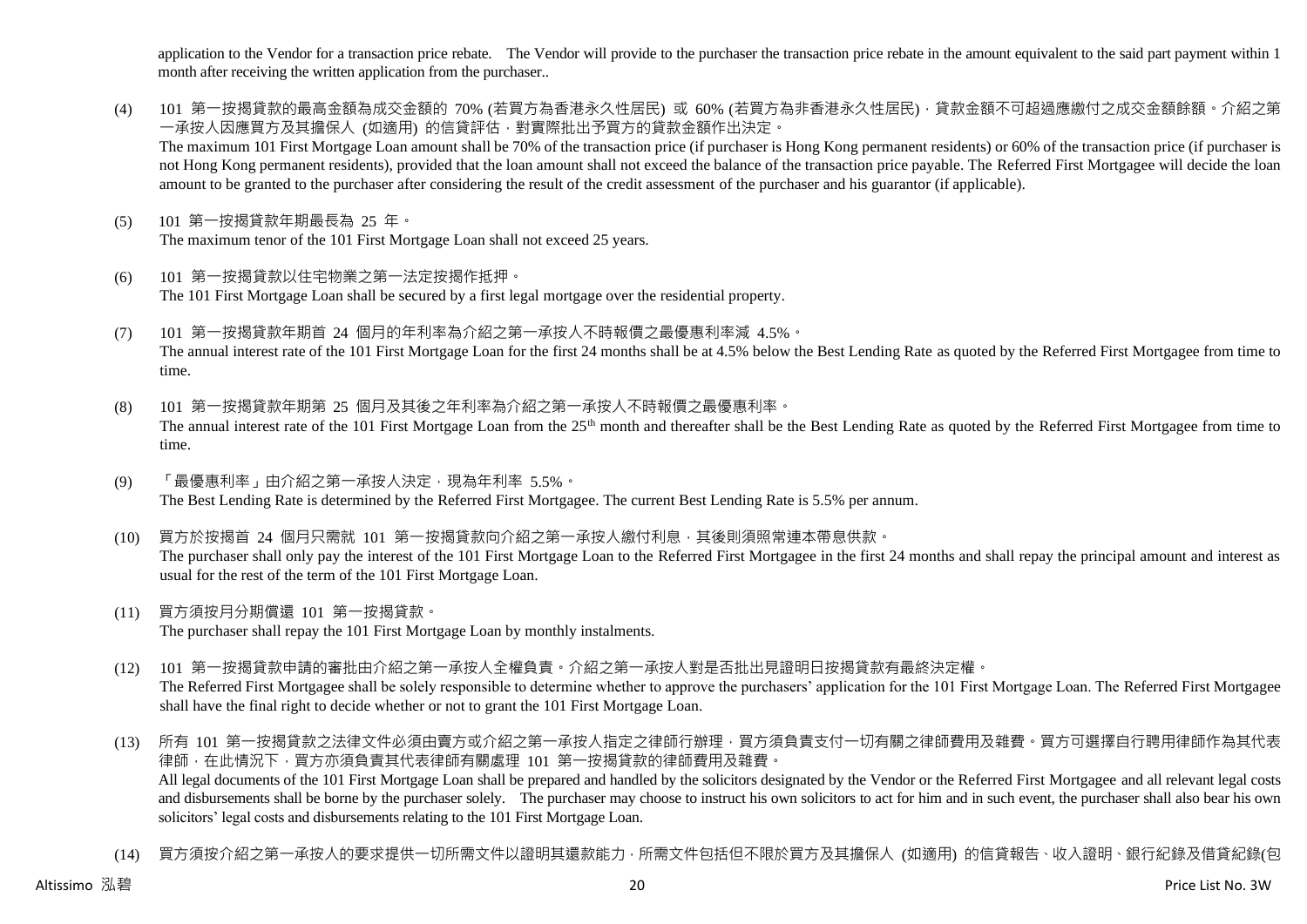括其他貸款,如有)。

The purchaser shall upon request by the Referred First Mortgagee provide all necessary documents to prove his repayment ability, the necessary documents shall include but not limited to credit report, income proof, bank records and borrowing records (including other loans, if any) of the purchaser and his guarantor(s) (if applicable).

### (15) 不論 101 第一按揭貸款獲批與否,買方仍須按買賣合約完成住宅物業的買賣及繳付全數成交金額。

Irrespective of whether the 101 First Mortgage Loan is granted or not, the purchaser shall complete the purchase of the residential property and shall pay the transaction price in full in accordance with the agreement for sale and purchase.

# (16) 101 第一按揭貸款受其他條款及細則約束。

The 101 First Mortgage Loan is subject to other terms and conditions.

(17) 101 第一按揭貸款純為介紹之第一承按人與買方之交易。買方與介紹之第一承按人之任何轇輵,一概與賣方及碧桂園(香港)地產代理有限公司無關。以上關於 101 第一按 揭貸款的資料不構成亦不能被視為賣方或任何其他人士就 101 第一按揭貸款作出的陳述、保證、承諾、要約或買賣合約之條款。賣方及碧桂園 ( 香港 ) 地產代理有限公司在任何情況 下均無需就 101 第一按揭貸款向買方承擔任何責任。

The 101 First Mortgage Loan is a transaction between the Referred First Mortgagee and the purchaser only. The Vendor and Country Garden (Hong Kong) Property Agency Limited shall not be involved in any dispute between the purchaser and the Referred First Mortgagee. The above information of the 101 First Mortgage Loan shall not be regarded as any representation, guarantee, warranty, offer or terms of the agreement for sale and purchase made by the Vendor or any other parties. Under no circumstance shall the Vendor and Country Garden (Hong Kong) Property Agency Limited be liable to the purchaser in respect of the 101 First Mortgage Loan.

(i) 101 第二按揭貸款 101 Second Mortgage Loan

#### **只適用於選用第 (4)(i)(A5) 及 (A6) 段之付款計劃。Only applicable to payment plan under paragraphs (4)(i)(A5) and (A6) . 只適用於屬自然人的買方。 Only applicable to purchasers who are natural persons.**

買方可向賣方介紹之財務機構或賣方指定的其它公司 (「介紹之第二承按人」) 申請最高達成交額之 15% 之第二按揭 (「101 第二按揭貸款」),基本條款如下:

The Purchaser may apply to the financial institution referred by the Vendor or any other company designated by the Vendor (the "Referred Second Mortgagee") for second mortgage with a maximum loan amount equivalent to 15% of the transaction price (the "101 Second Mortgage Loan"). The 101 Second Mortgage Loan and its application are subject to the following terms and conditions:

(1) 買方必須於買賣合約內訂明的付清售價餘額之日前最少 75 日書面向介紹之第二承按人申請 101 第二按揭貸款。買方如欲申請 101 第二按揭貸款,需同時申請 101 第一 按揭貸款,即買方不可只申請 101 第二按揭貸款而不申請 101 第一按揭貸款。

The purchaser shall make a written application to the Referred Second Mortgagee for 101 Second Mortgage not less than 75 days before the date of settlement of the balance of the Purchase Price as specified in the agreement for sale and purchase. If the purchaser intends to apply for 101 Second Mortgage Loan, he must also apply for 101 First Mortgage Loan at the same time, that is to say, the purchaser cannot apply for 101 Second Mortgage Loan only but not applying for 101 First Mortgage Loan.

(2) 101 第二按揭貸款的最高金額為成交金額的 15%,101 第一按揭貸款及 101 第二按揭貸款總金額不可超過有關住宅物業成交金額之 85%。介紹之第二承按人會因應買方及其 擔保人 (如適用) 的信貸評估,對實際批出予買方的貸款金額作出決定。

The maximum 101 Second Mortgage Loan amount shall be 15% of the transaction price, provided that the total loan amount of the 101 First Mortgage Loan and the 101 Second Mortgage Loan shall not exceed 85% of the transaction price of the relevant residential property. The Referred Second Mortgagee will decide the loan amount to be granted to the purchaser after considering the result of the credit assessment of the purchaser and his guarantor (if applicable).

(3) 101 第二按揭貸款年期最長為 3 年。 The maximum tenor of the 101 Second Mortgage Loan shall be 3 years.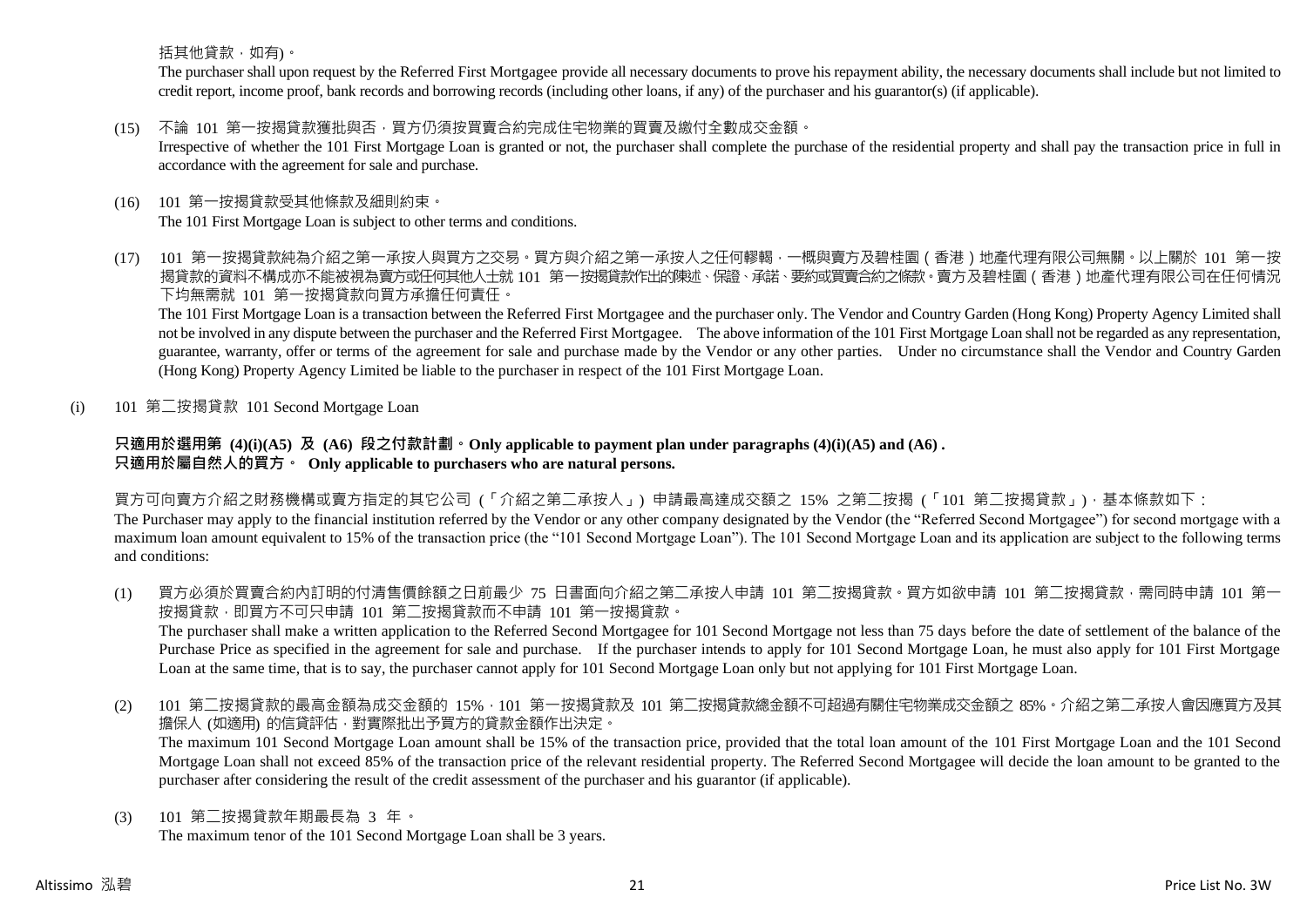- (4) 101 第一按揭貸款及 101 第二按揭貸款申請將由有關承按機構獨立處理。 The applications for 101 First Mortgage Loan and the 101 Second Mortgage Loan will be processed by the relevant mortgagees independently.
- (5) 101 第二按揭貸款全期豁免利息。

The 101 Second Mortgage Loan shall be free of interest for the whole mortgage period.

- (6) 買方分 3 期支付 101 第二按揭貸款金額,所有期數金額均等。第 1 期於買方按買賣合約繳付成交金額餘額後 360 天內繳付,第 2 期於買方按買賣合約繳付成交金額餘額 後 720 天內繳付,最後一期於買方按買賣合約繳付成交金額餘額後 1,080 天內繳付。 The 101 Second Mortgage Loan amount shall be paid by the purchaser in 3 equal instalments. 1<sup>st</sup> instalment shall be paid by the purchaser within 360 days after the date of settlement of the balance of the transaction price as specified in the agreement for sale and purchase. The 2<sup>nd</sup> instalment shall be paid by the purchaser within 720 days after the date of settlement of the balance of the transaction price as specified in the agreement for sale and purchase. The final instalment shall be paid by the purchaser within 1,080 days after the date of settlement of the balance of the transaction price as specified in the agreement for sale and purchase.
- (7) 101 第二按揭第貸款申請的審批由介紹之第二承按人全權負責。介紹之第二承按人對是否批出 101 第二按揭貸款有最終決定權。 The Referred Second Mortgagee shall be solely responsible to determine whether to approve the purchasers' application for the 101 Second Mortgage Loan. The Referred Second Mortgagee shall have the final right to decide whether or not to grant the 101 Second Mortgage Loan.
- (8) 所有 101 第二按揭貸款之法律文件必須由賣方或介紹之第二承按人指定之律師行辦理,買方須負責支付一切有關之律師費用及雜費。買方可選擇自行聘用律師作為其代表 律師,在此情況下,買方亦須負責其代表律師有關處理 101 第二按揭貸款的律師費用及雜費。 All legal documents of the 101 Second Mortgage Loan shall be prepared and handled by the solicitors designated by the Vendor or the Referred Second Mortgagee and all relevant legal costs and disbursements shall be borne by the purchaser solely. The purchaser may choose to instruct his own solicitors to act for him and in such event, the purchaser shall also bear his own solicitors' legal costs and disbursements relating to the 101 Second Mortgage Loan.
- (9) 買方須按介紹之第二承按人的要求提供一切所需文件以證明其還款能力,所需文件包括但不限於買方及其擔保人 (如適用) 的信貸報告、收入證明、銀行紀錄及借貸紀錄 (包 括其他貸款,如有)。

The purchaser shall upon request by the Referred Second Mortgagee provide all necessary documents to prove his repayment ability, the necessary documents shall include but not limited to credit report, income proof, bank records and borrowing records (including other loans, if any) of the purchaser and his guarantor(s) (if applicable).

- (10) 不論 101 第二按揭貸款獲批與否,買方仍須按買賣合約完成住宅物業的買賣及繳付全數成交金額。 Irrespective of whether the 101 Second Mortgage Loan is granted or not, the purchaser shall complete the purchase of the residential property and shall pay the transaction price in full in accordance with the agreement for sale and purchase.
- (11) 101 第二按揭貸款受其他條款及細則約束。 The 101 Second Mortgage Loan is subject to other terms and conditions.
- (12) 101 第二按揭貸款純為介紹之第二承按人與買方之交易。買方與介紹之第二承按人之任何轇輵,一概與賣方及碧桂園(香港)地產代理有限公司無關。以上關於 101 第二按揭貸款的 資料不構成亦不能被視為賣方或任何其他人士就 101 第二按揭貸款作出的陳述、保證、承諾、要約或買賣合約之條款。賣方及碧桂園(香港)地產代理有限公司在任何情況下均無 需就 101 第二按揭貸款向買方承擔任何責任。

The 101 Second Mortgage Loan is a transaction between the Referred Second Mortgagee and the purchaser only. The Vendor and Country Garden (Hong Kong) Property Agency Limited shall not be involved in any dispute between the purchaser and the Referred Second Mortgagee. The above information of the 101 Second Mortgage Loan shall not be regarded as any representation, guarantee, warranty offer or terms of the agreement for sale and purchase made by the Vendor or any other parties. Under no circumstance shall the Vendor and Country Garden (Hong Kong) Property Agency Limited be liable to the purchaser in respect of the 101 Second Mortgage Loan.

(j) 「成交金額 30% 第二按揭」 "Second Mortgage for 30% of the transaction price"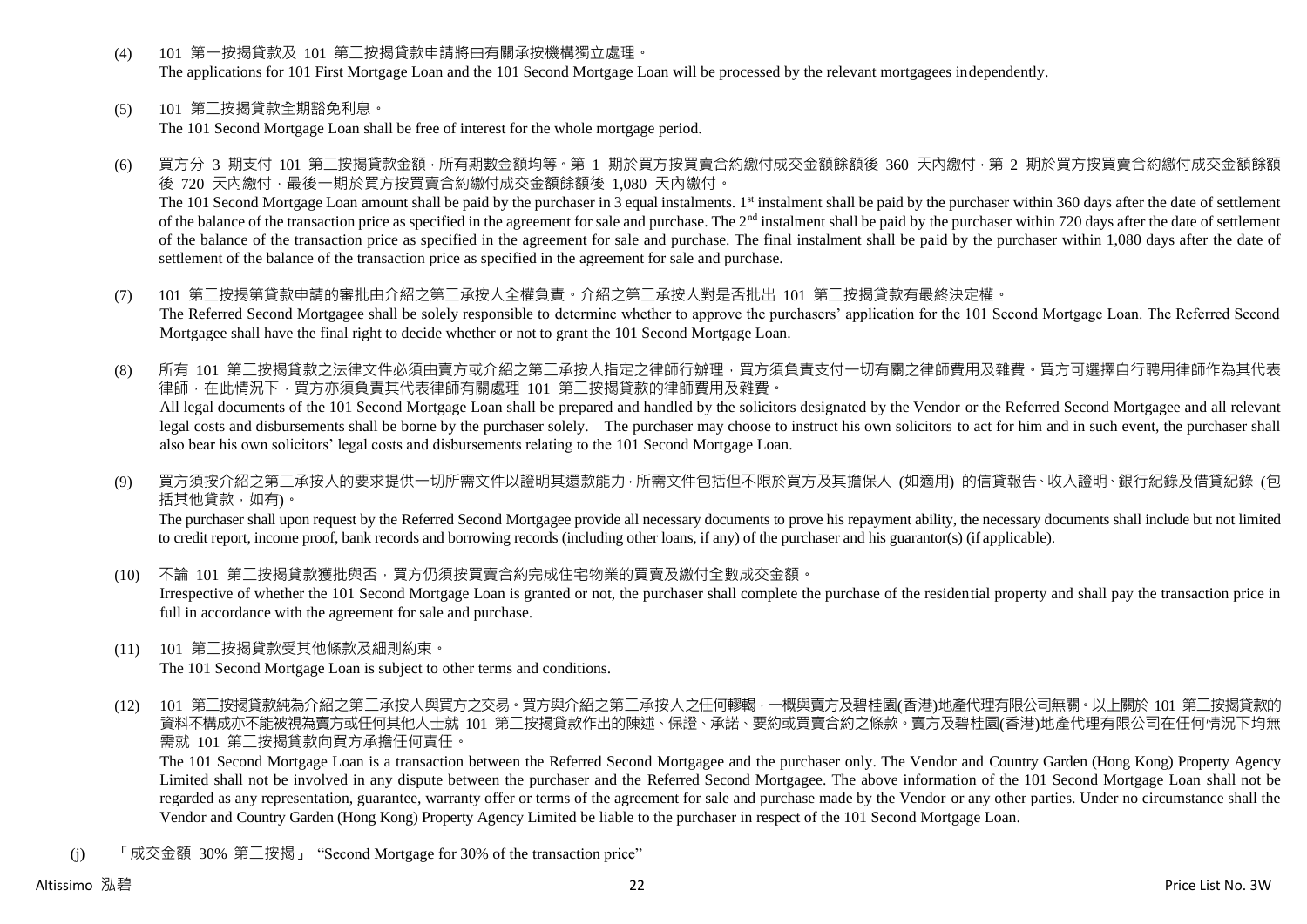#### **只適用於購買三房住宅物業,及選用第 (4)(i)(A5) 段或第 (4)(i)(A6) 段之付款計劃的買方。**

# **Only applicable to purchasers of three-bedroom residential property(ies) and choosing payment plan under paragraph (4)(i)(A5) or (4)(i)(A6) .**

**只適用於屬自然人的買方。**

#### **Only applicable to purchasers who are natural persons.**

買方可向賣方介紹之財務機構或賣方指定的其它公司 (「介紹之第二承按人」) 申請最高達成交額之 30% 之第二按揭貸款 (「第二按揭貸款」),基本條款如下: The Purchaser may apply to the financial institution referred by the Vendor or any other company designated by the Vendor (the "Referred Second Mortgagee") for second mortgage with a maximum loan amount equivalent to 30% of the transaction price (the "Second Mortgage Loan"). The Second Mortgage Loan and its application are subject to the following terms and conditions:

- (1) 買方必須於付清成交金額餘款之日起計最少 60 日前以指定的申請書向介紹之第二承按人申請第二按揭貸款。 The purchaser(s) shall by prescribed form apply to the Referred Second Mortgagee for Second Mortgage Loan not less than 60 days before the due date of payment of the balance of transaction price.
- (2) 如買方選用 (4)(i)(A5) 段或第 (4)(i)(A6) 段之付款計劃並申請第二按揭貸款,成交金額將會增加 2%,買方必須於申請時向賣方繳付 (a) 截至申請日期當日按照買賣合 約訂明及按新成交金額計算之應付部份與 (b) 原來成交金額已付部份之差額為免存疑,更改後之成交金額將以進位到最接近的千位數計算。買方亦須就此簽立一份有關住 宅物業之補充合約以更改成交金額及支付條款,有關之律師費用及雜費概由買方負責。

If payment plan under paragraph  $(4)(i)(A5)$  or  $(4)(i)(A6)$  is opted by the purchaser and the purchaser applies for the Second Mortgage Loan, the transaction price shall be increased by 2% and the difference between (a) amount payable under the ASP calculated by reference to the new transaction price as at the date of application and (b) amount of original transaction price paid by the purchaser shall be payable by the purchaser to the Vendor upon application. For avoidance of doubt, the new transaction price will be rounded up to the nearest thousand. The purchaser shall also sign a supplemental agreement in respect of the residential property to vary the transaction price and the terms of payment, all relevant legal costs and disbursements of which shall be borne by the purchaser solely.

(3) 如買方申請第二按揭貸款後,最終並無動用第二按揭貸款,買方將可獲得相等於原來成交金額2%的成交金額回贈,成交金額回贈將會於成交時直接用於支付部份成交金額 餘款。

If, after applying for the Second Mortgage Loan, the Purchaser eventually does not utilize the Second Mortgage Loan, the Purchaser will be entitled to a transaction price rebate equivalent to 2% of the original transaction price, which will be directly applied towards settlement of part of the balance of transaction price upon completion.

- (4) 買方須依照介紹之第二承按人之要求提供足夠之入息證明文件。 The purchaser shall provide sufficient proof of income in accordance with the requirements of the Referred Second Mortgagee.
- (5) 第二按揭貸款年期最長為 25 年或與第一按揭貸款同等年期,以較短者為準 The maximum tenor of Second Mortgage Loan shall be 25 years or the same tenor of first mortgage loan, whichever is the shorter.
- (6) 第二按揭貸款首 24 個月之年利率以介紹之第二承按人引用之最優惠利率 (P) 減 2.75% (P 2.75%) 計算。其後的年利率以最優惠利率 (P) 加 2% (P + 2%) 計算。 P 為 浮動利率,於本價單日期 P 為每年 5.375%。最終按揭利率以介紹之第二承按人審批結果而定,賣方並無就其作出,亦不得被視為就其作出任何不論明示或隱含之陳述、 承諾或保證。

The interest rate of the first 24 months of the Second Mortgage Loan shall be Prime Rate (P) quoted by the Referred Second Mortgagee minus 2.75% (P - 2.75%). The interest rate for the rest of the term of the Second Mortgage shall be Prime Rate (P) plus 2%  $(P + 2\%)$ . P is subject to fluctuation. P as at the date of this price list is 5.375% per annum. The final mortgage rate will be subject to final approval by the Referred Second Mortgagee. No representation, undertaking or warranty, whether express or implied, is given, or shall be deemed to have been given by the Vendor in respect thereof.

(7) 第二按揭貸款最高金額為成交金額的 30%,惟第一按揭貸款及第三按揭貸款總金額不可超過成交金額或有關住宅物業的估價 (以較低者為準) 的 80%。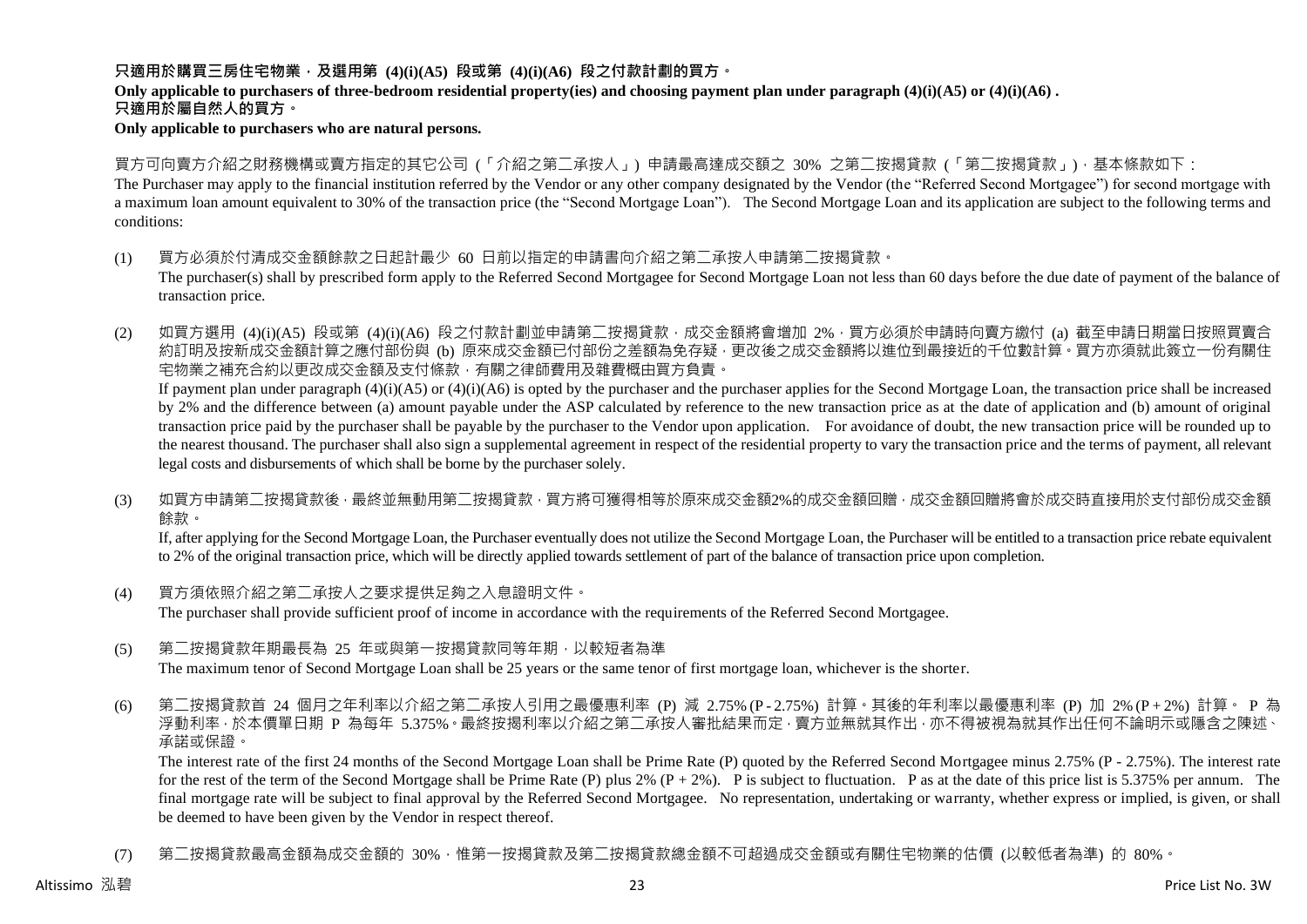The maximum Second Mortgage Loan amount shall be 30% of the transaction price, but the total amount of the first mortgage loan and the Second Mortgage Loan together shall not exceed 80% of the transaction price or the valuation of the relevant residential property, whichever is the lower.

#### (8) 第一按揭貸款銀行須為介紹之第二承按人所指定之銀行,買方並須首先得到該銀行書面同意辦理第二按揭貸款。

The first mortgagee bank shall be one which is nominated by the Referred Second Mortgagee. The purchaser(s) shall obtain the prior written consent from the first mortgagee bank for the application of Second Mortgage Loan.

- (9) 第一按揭貸款及第二按揭貸款申請將由有關承按機構獨立處理。 The applications for first mortgage loan and the Second Mortgage Loan will be processed by the relevant mortgagees independently.
- (10) 所有第二按揭貸款及其相關擔保之法律文件必須由介紹之第二承按人指定律師行辦理,買方及其擔保人 (如有) 須支付所有第二按揭貸款及其擔保相關之律師費及雜費。 All legal documents of the Second Mortgage Loan and its related guarantee shall be handled by the solicitors designated by the Referred Second Mortgagee and all legal costs and disbursement relating thereto shall be borne by the purchaser(s) and his/her/their guarantor(s) (if any).
- (11) 第二按揭貸款批出與否及其條款,介紹之第二承按人有最終決定權,其決定與賣方無關,賣方亦無需為此負責。不論貸款獲批與否,買方仍須按正式合約完成交易及 付 清成交金額餘款。

The approval or disapproval of the Second Mortgage Loan and terms thereof are subject to the final decision of the Referred Second Mortgagee. The decision is not related to the vendor and the vendor shall not be responsible therefor. Regardless the loan is granted or not, the purchaser(s) shall complete the sale and purchase in accordance with the ASP and pay the balance of the transaction price.

(12) 第二按揭貸款受其他條款及細則約束。

The Second Mortgage Loan is subject to other terms and conditions.

(13) 第二按揭貸款純為介紹之第二承按人與買方之交易。買方與介紹之第二承按人之任何轇輵,一概與賣方及碧桂園(香港)地產代理有限公司無關。以上關於第二按揭貸款的資料不構成 亦不能被視為賣方或任何其他人士就第二按揭貸款作出的陳述、保證、承諾、要約或買賣合約之條款。賣方及碧桂園(香港)地產代理有限公司在任何情況下均無需就第二按揭貸 款向買方承擔任何責任。

The Second Mortgage Loan is a transaction between the Referred Second Mortgagee and the purchaser only. The Vendor and Country Garden (Hong Kong) Property Agency Limited shall not be involved in any dispute between the purchaser and the Referred Second Mortgagee. The above information of the Second Mortgage Loan shall not be regarded as any representation, guarantee, warranty offer or terms of the agreement for sale and purchase made by the Vendor or any other parties. Under no circumstance shall the Vendor and Country Garden (Hong Kong) Property Agency Limited be liable to the purchaser in respect of the Second Mortgage Loan.

(k) 車位回贈優惠 "Carparking Space Rebate Benefit"

如買方於簽署臨時合約以購買下表所列任何一個住宅物業 ( 不論列於本價單或任何其他價單內 ) 並同時購買下表所列發展項目的住客停車位 (各稱「住客停車位 」) · 上述買 方將於該住宅物業及該住客停車位成交後可享有共值港幣400,000元之現金回贈,現金回贈為期5年並以每一年港幣80,000元發放。首期現金回贈將於該住宅物業及該住客停車 位成交後滿一年後發放。

Where a purchaser purchases any of the residential properties listed below (whether included in this price list or any other price lists) and sign the PASP thereof, and purchases the residential parking space(s) (each of which a "Residential Parking Space") listed below as the same time, the said purchaser shall be entitled to cash rebate of total HK\$400,000 after completion of sale and purchase of the residential property and Residential Parking Space(s) concerned. The cash rebate will be paid in five (5) years, with each annual payment of HK\$80,000. The first cash rebate payment will be made after expiration of one (1) year after completion of sale and purchase of the residential property and Residential Parking Space(s) concerned.

#### 若買方購買多於一個下表所列的住宅物業 (不論透過一份或多於一份臨時合約),買方最多可認購等同於買方所購買的住宅物業之數目之住客停車位。

Where a purchaser purchases more than one (1) residential property list below (whether through one (1) or more than one (1) PASP), the maximum number of Residential Parking Space(s) that the purchaser may purchase shall be equal to the number of residential properties so purchased.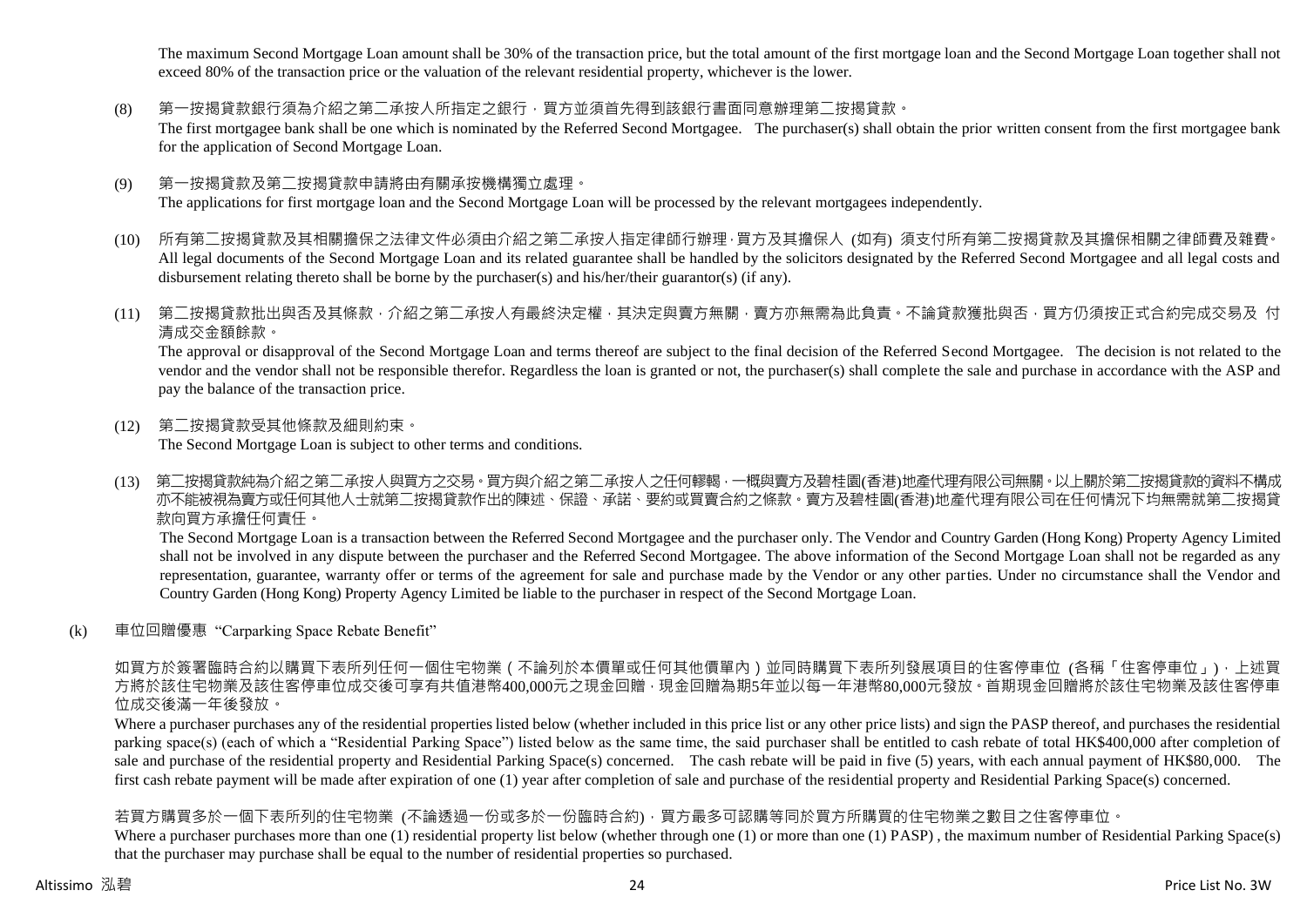賣方將在收妥並核實有關資料後,將車位回贈優惠現金回贈以支票形式支付買方,或按賣方認為適合的其他方式回贈予買方。可供認購的住客停車位的售價及銷售詳情將由 賣方全權酌情決定。倘若上述買方未有於該特定的時限內作出申請及/或簽署相關住客停車位的臨時買賣合約,上述買方將被視為放棄本優惠論。本優惠僅屬於有關買方,並 僅供該買方享用及獲得。此「車位回贈優惠」不得轉讓,亦不可轉移,及不可兌現為任何其他優惠。

Upon receipt and verification of relevant information by the vendor, the vendor will pay the cash rebate to the purchaser by way of cheque(s) or other means as the vendor thinks fit. Price and sales arrangements in relation to the available Residential Parking Spaces shall be decided by the vendor at its absolute discretion. If the said purchaser fails to make an application and/or sign the preliminary agreement(s) for sale and purchase of the Residential Parking Space(s) concerned within such prescribed time limit, he/she will be deemed to have given up this benefit. This benefit is personal to the relevant purchaser and shall only be enjoyed and entitled by the said purchaser. This "Carparking Space Rebate Benefit" is non-assignable and non-transferable and cannot be redeemed for any other benefit.

#### 此優惠受相關交易文件中的條款及條件約束。

This benefit is subject to the terms and conditions of the relevant transaction document(s).

| 大廈名稱 Block Name | 樓層 Floor                                                                                                                                        | 單位 Unit |  |  |  |  |  |
|-----------------|-------------------------------------------------------------------------------------------------------------------------------------------------|---------|--|--|--|--|--|
| 第1座 Tower 1     | 1, 2                                                                                                                                            |         |  |  |  |  |  |
|                 | 1, 2, 3                                                                                                                                         | Н       |  |  |  |  |  |
| 第3座 Tower 3     |                                                                                                                                                 | A, C    |  |  |  |  |  |
| 住客停車位           | P50, P51, P52, P53, P55, P56, P57, P58, P106, P107, P109, P110, P119,<br>P120, P121, P122, P123, P159, P160, P161, P162, P172, P173, P175, P178 |         |  |  |  |  |  |

#### (m) 泓碧印花稅優惠 "Altissimo Stamp Duty Benefit"

**只適用於選用第(4)(i)(A8)段或(4)(i)(A9) 段之付款計劃的買方。Only applicable to payment plan under paragraphs (4)(i)(A8) or (4)(i)(A9).**

選擇「泓碧印花稅優惠」之買方, 不能享用 (4)(ii)(i) 所述之「5 年管理費減免」優惠。 The purchasers who have selected the "Altissimo Stamp Duty Benefit" shall not be entitled to enjoy the "5-Years Management Fee Subsidy" Discount set out in (4)(ii)(j).

買方可享有以下其中一項優惠 (買方必須於簽署臨時買賣合約前揀選以下 (1) 或 (2) 其中一項優惠): The purchasers shall be entitled to enjoy either one of the benefits set out in (1) or (2) below (the Purchaser must decide which one of the benefits he selects before the signing of the preliminary agreement for sale and purchase):

(1) 泓碧10%印花稅優惠 Altissimo 10% Stamp Duty Benefit

選用第(4)(i)(A8)段之付款計劃及選擇「泓碧 10%印花稅優惠」之買方,不能享用 (4)(ii)(c) 所述之「限時置業售價折扣」、(4)(ii)(j)所述之「5年管理費減免」優惠及 (4)(iii)(m)(2)所述之「泓碧 3.75%印花稅優惠及 3.25%現金回贈優惠」。

The purchasers who have selected the payment plan under paragraphs  $(4)(i)(A8)$  and "Altissimo 10% Stamp Duty Benefit" shall not be entitled to enjoy the "First Home Purchase" Price Discount" set out in (4)(ii)(c), the "5-Years Management Fee Subsidy" Discount set out in (4)(ii)(j) and the "Altissimo 3.75% Stamp Duty Benefit and 3.25% Cash Rebate Benefit" set out in  $(4)(iii)(m)(2)$ .

選用第(4)(i)(A9)段之付款計劃及選擇「泓碧 10%印花稅優惠」之買方,不能享用(4)(ii)(c)所述之「限時置業售價折扣」、(4)(ii)(g)所述之「Countrygardenhk" Instagram 帳 戶跟隨優惠」、(4)(ii)(j)所述之「5 年管理費減免」優惠、(4)(ii)(m) 所述之「入伙傢私補貼」優惠及 (4)(iii)(m)(2)所述之「泓碧 3.75%印花稅優惠及 3.25%現金回贈優 惠」。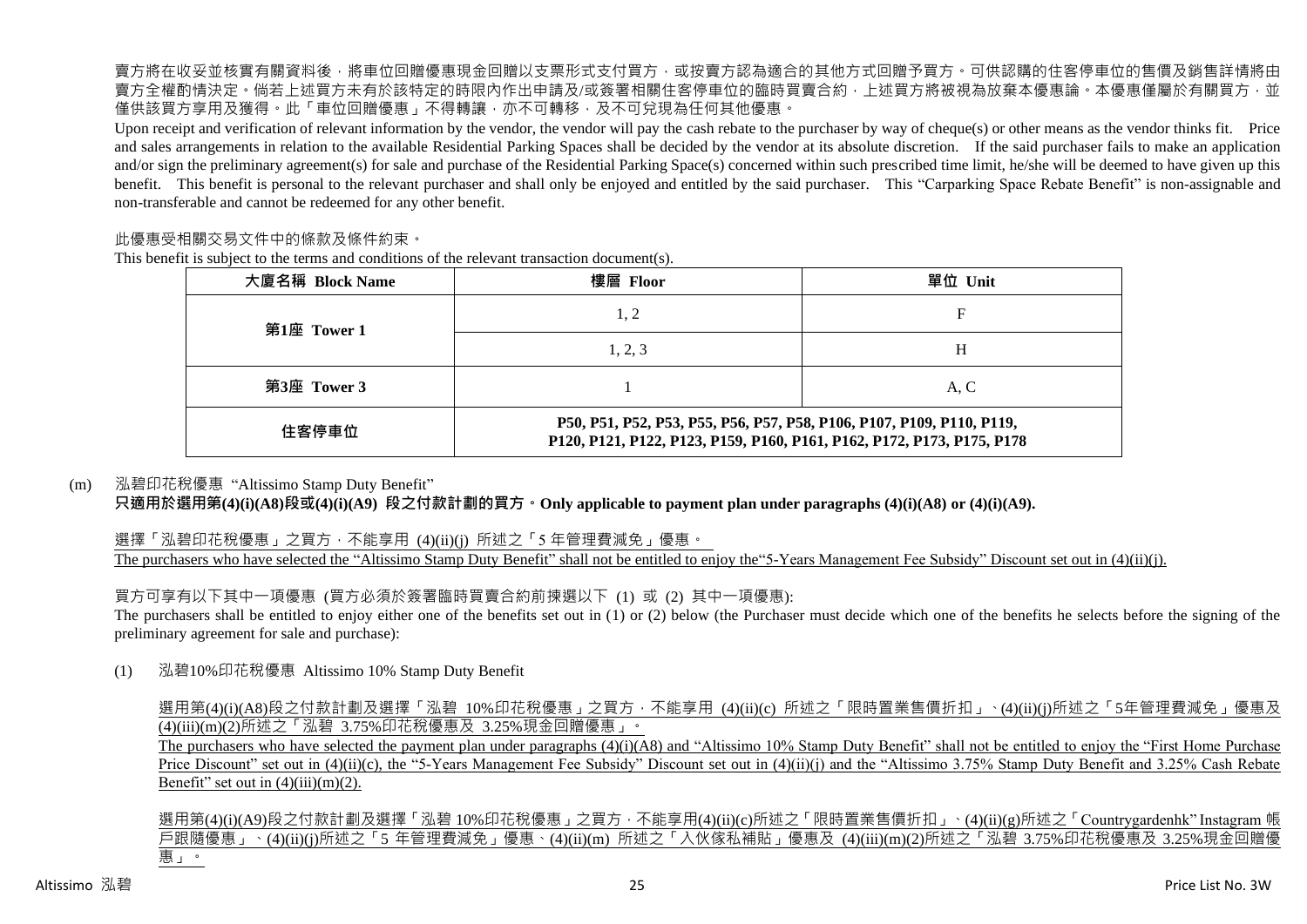The purchasers who have selected the payment plan under paragraphs (4)(i)(A9) and "Altissimo 10% Stamp Duty Benefit" shall not be entitled to enjoy the "First Home Purchase Price Discount" set out in (4)(ii)(c), the "Countrygardenhk" Instagram Account Follows' Discount set out in (4)(ii)(g), the "5-Years Management Fee Subsidy" Discount set out in  $(4)(ii)(i)$ , the "New Home Furniture Subsidy" Benefit set out in  $(4)(ii)(m)$  and the "Altissimo 3.75% Stamp Duty Benefit and 3.25% Cash Rebate Benefit" set out in  $(4)(iii)(m)(2)$ .

受限於相關交易文件條款及條件 (包括但不限於買方須依照臨時買賣合約及買賣合約訂定的日期付清每一期訂金、部份成交金額及成交金額餘款^),賣方會代買方繳付 所購買的指明住宅物業之買賣合約所須繳付的從價印花稅。賣方代買方繳付的從價印花稅款額上限為成交金額的10%,超出上限的從價印花稅款額 (如有),由買方自 行承擔。若買方簽署臨時買賣合約時擁有其他任何香港住宅物業 (「原物業」),並於其後售出原物業並向印花稅署申請退還部分從價印花稅,買方不須將退還稅項任 何部份支付賣方。如因任何原因未能完成指明住宅物業之買賣或買賣合約因任何原因被取消或中止,自印花稅署發還之由賣方繳付的從價印花稅將須退還予賣方。 Subject to the terms and conditions of the relevant transaction documents (including without limitation that the Purchaser shall settle each of the deposit(s), part payment(s) of the Transaction Price and the balance of the Transaction Price<sup> $\land$ </sup> according to the respective dates stipulated in the preliminary agreement for sale and purchase and the agreement for sale and purchase), the Vendor will pay the ad valorem stamp duty payable by the Purchaser in respect of the agreement for sale and purchase of the specified residential property. The amount of the ad valorem stamp duty to be paid by the Vendor on behalf of the Purchaser shall be capped at 10% of the Transaction Price, and the excess amount of the ad valorem stamp duty (if any) shall be borne by the Purchaser. Where the Purchaser owns any other residential property in Hong Kong (the "original property") at the time of his signing of the preliminary agreement for sale and purchase and subsequently sells the original property and then applies to the Stamp Office for refund of part of the ad valorem stamp duty paid, the Purchaser is not required to reimburse any part of the refund to the Vendor. If the sale and purchase of the specified residential property cannot be completed for any reason, or the agreement for sale and purchase is cancelled or terminated for any reason, the ad valorem stamp duty paid by the Vendor and refunded from the Stamp Office shall be returned to the Vendor.

或 or

#### (2) 泓碧 3.75%印花稅優惠及3.25%現金回贈優惠 Altissimo 3.75% Stamp Duty Benefit and 3.25% Cash Rebate Benefit

選用第(4)(i)(A8)段之付款計劃及選擇「泓碧3.75%印花稅優惠及3.25%現金回贈優惠」之買方,不能享用(4)(ii)(j)所述之「5年管理費減免」優惠及(4)(iii)(m)(1)所述之「泓 碧 10% 印花稅優惠」。

The purchasers who have selected the payment plan under paragraphs (4)(i)(A8) and "Altissimo 3.75% Stamp Duty Benefit and 3.25% Cash Rebate Benefit" shall not be entitled to enjoy the "5-Years Management Fee Subsidy" Discount set out in (4)(ii)(j) and the "Altissimo 10% Stamp Duty Benefit" set out in (4)(iii)(m)(1).

選用第(4)(i)(A9)段之付款計劃及選擇「泓碧3.75%印花稅優惠及3.25%現金回贈優惠」之買方,不能享用(4)(ii)(g)所述之「Countrygardenhk"Instagram帳戶跟隨優惠」、 (4)(ii)(j) 所述之「5 年管理費減免」優惠、(4)(ii)(m) 所述之「入伙傢私補貼」優惠及 (4)(iii)(m)(1) 所述之「泓碧 10% 印花稅優惠」。

The purchasers who have selected the payment plan under paragraphs (4)(i)(A9) and "Altissimo 3.75% Stamp Duty Benefit and 3.25% Cash Rebate Benefit" shall not be entitled to enjoy the "Countrygardenhk" Instagram Account Follows' Discount set out in (4)(ii)(g), the "5-Years Management Fee Subsidy" Discount set out in (4)(ii)(j), the "New Home Furniture Subsidy" Benefit set out in (4)(ii)(m) and the "Altissimo 10% Stamp Duty Benefit" set out in (4)(iii)(m)(1).

受限於相關交易文件條款及條件 (包括但不限於買方須依照臨時買賣合約及買賣合約訂定的日期付清每一期訂金、部份成交金額及成交金額餘款^),賣方會代買方繳付 所購買的指明住宅物業之買賣合約所須繳付的從價印花稅。賣方代買方繳付的從價印花稅款額上限為成交金額的 3.75%, 超出上限的從價印花稅款額 (如有),由買方 自行承擔。若買方簽署臨時買賣合約時擁有其他任何香港住宅物業(「原物業」),並於其後售出原物業並向印花稅署申請退還部分從價印花稅,買方不須將退還稅項任 何部份支付賣方。如因任何原因未能完成指明住宅物業之買賣,或買賣合約因任何原因被取消或中止,自印花稅署發還之由賣方總付的從價印花稅將須退還予賣方。 Subject to the terms and conditions of the relevant transaction documents (including without limitation that the Purchaser shall settle each of the deposit(s), part payment(s) of the Transaction Price and the balance of the Transaction Price^ according to the respective dates stipulated in the preliminary agreement for sale and purchase and the agreement for sale and purchase), the Vendor will pay the ad valorem stamp duty payable by the Purchaser in respect of the agreement for sale and purchase of the specified residential property. The amount of the ad valorem stamp duty payable by the Vendor on behalf of the Purchaser shall be capped at 3.75% of the Transaction Price, and the excess amount of the ad valorem stamp duty (if any) shall be borne by the Purchaser. Where the Purchaser owns any other residential property in Hong Kong (the "original property") at the time of his signing of the preliminary agreement for sale and purchase and subsequently sells the original property and then applies to the Stamp Office for refund of part of the ad valorem stamp duty paid, the Purchaser is not required to reimbuse any part of the refund to the Vendor. If the sale and purchase of the specified residential property cannot be completed for any reason,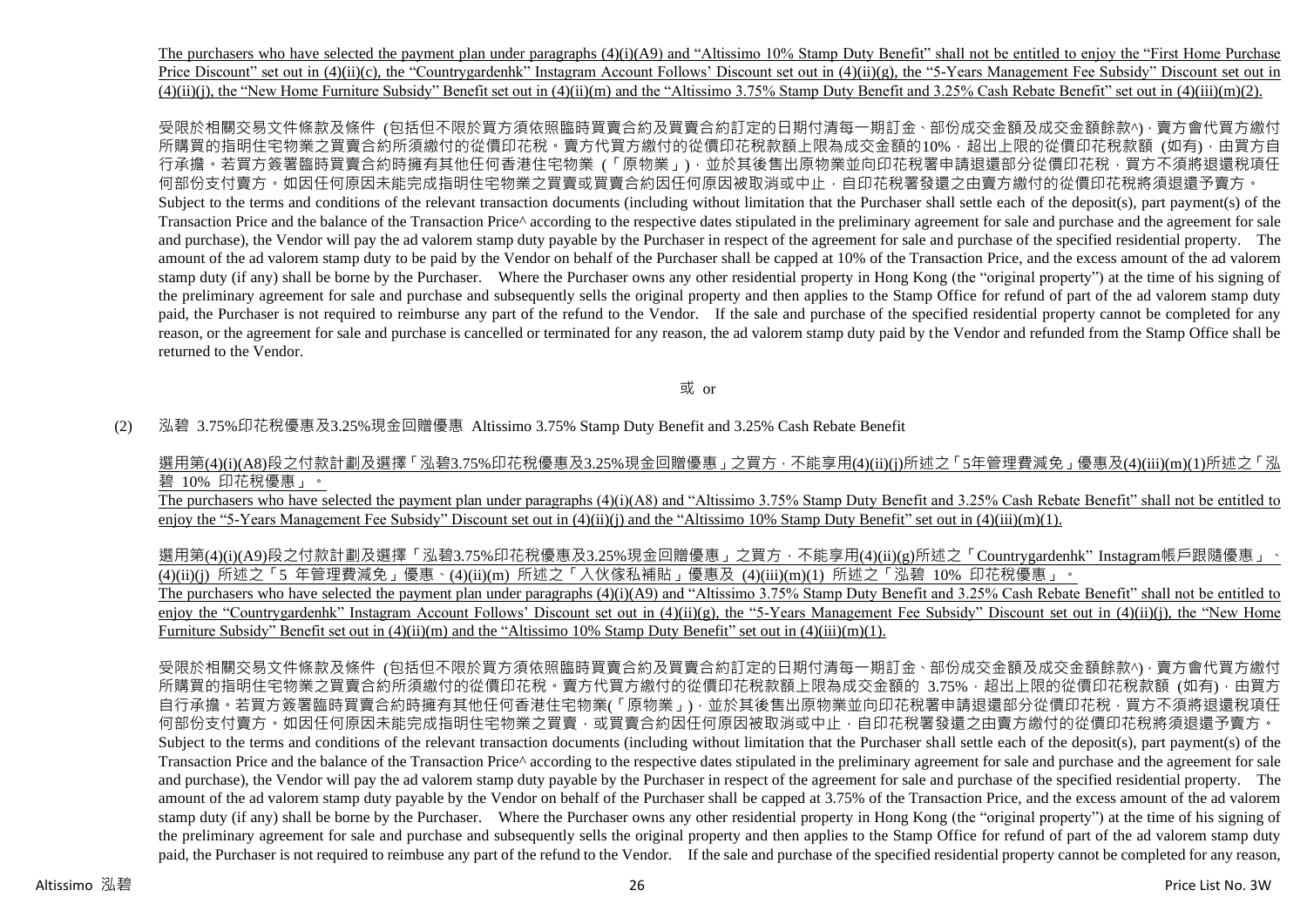or the agreement for sale and purchase is cancelled or terminated for any reason, the ad valorem stamp duty paid by the Vendor and refunded from the Stamp Office shall be returned to the Vendor.

受限於相關交易文件條款及條件,除以上印花稅優惠外,買方亦可獲賣方提供相等於成交金額 3.25% 的現金回贈。

Subject to the terms and conditions of the relevant transaction documents, a cash rebate of 3.25% of the Transaction Price will be provided to the Purchaser in addition to the above Stamp Duty Benefit.

買方須於完成買賣及接收指明住宅物業後14日內填妥、簽署並向賣方遞交有關「泓碧 3.75% 印花稅優惠及3.25%現金回贈優惠」的附函所附之申請書,申請現金回贈 優惠 。如買方符合取得現金回贈的條件 · 賣方會在收到買方填妥及簽署的申請書並核實相關資料後 30 日內 · 將現金回贈存入買方於香港持牌銀行開立之戶口 (或以其 他由賣方決定的方式支付)。

The Purchaser shall apply to the Vendor for the Cash Rebate by completing, signing and submitting an application form enclosed to the Side Letter (regarding "Altissimo 3.75% Stamp Duty Benefit and 3.25% Cash Rebate Benefit") within 14 days after completion of sale and purchase and entering into possession of the specified residential property. If the Purchaser is eligible to the Cash Rebate, the Vendor will deposit the Cash Rebate directly into the Purchaser's bank account maintained with a licenced bank in Hong Kong (or in any other manner as the Vendor may decide) within 30 days after receiving the duly completed and signed application form and verifying the relevant information.

- ^ 以賣方代表律師實際收到款項日期計算。
- ^ the actual date of payment(s) received by the Vendor's solicitors shall be considered as the date of settlement of payment by the Purchaser.

# (iv) **誰人負責支付買賣該發展項目中的指明住宅物業的有關律師費及印花稅**

**Who is liable to pay the solicitors' fees and stamp duty in connection with the sale and purchase of a specified residential property in the Development**

(a) 如買方選用賣方代表律師處理買賣合約、按揭及轉讓契,賣方同意支付買賣合約及轉讓契兩項法律文件之律師費用。如買方選擇另聘代表律師處理買賣合約、按揭及轉 讓契,買方及賣方須各自負責有關買賣合約及轉讓契兩項法律文件之律師費用。

If the purchaser appoints the vendor's solicitors to handle the agreement for sale and purchase, mortgage and assignment, the vendor agrees to bear the legal cost of the agreement for sale and purchase and the assignment. If the purchaser chooses to instruct his own solicitors to handle the agreement for sale and purchase, mortgage or assignment, each of the vendor and purchaser shall pay his own solicitors' legal fees in respect of the agreement for sale and purchase and the assignment.

(b) 買方須支付一概有關臨時買賣合約、買賣合約及轉讓契的印花稅(包括但不限於任何買方提名書或轉售(如有)的印花稅、額外印花稅、買家印花稅及任何與過期繳付任何 印花稅有關的罰款、利息及附加費等)。

All stamp duties on the preliminary agreement for sale and purchase, the agreement for sale and purchase and the assignment (including without limitation any stamp duty on, if any, nomination or sub-sale, any special stamp duty, any buyer's stamp duty and any penalty, interest and surcharge, etc. for late payment of any stamp duty) will be borne by the purchaser.

# (v) **買方須爲就買賣該發展項目中的指明住宅物業簽立任何文件而支付的費用**

**Any charges that are payable by a purchaser for execution of any document in relation to the sale and purchase of a specified residential property in the Development**

有關其他法律文件之律師費如:附加合約、買方提名書、有關樓宇交易之批地文件、大廈公契及其他樓契之核證費、查冊費、註冊費、圖則費及其他實際支出等等,均由買 方負責,一切有關按揭及其他費用均由買方負責。

All legal costs and charges in relation to other legal documents such as supplemental agreement, nomination, certifying fee for Government Lease, deed of mutual covenant and all other title documents, search fee, registration fee, plan fee and all other disbursements shall be borne by the purchaser. The purchase) shall also pay and bear the legal costs and disbursements in respect of any mortgage.

備註: 買方如因任何原因需更改支付條款,必須得賣方事先同意,並須向賣方繳付\$7,500 不可退還手續費及自付全部相關額外費用。

Remark: If a Purchaser would like to change the payment terms for whatever reasons, the prior consent of the Vendor must be obtained and a non-refundable administrative fee of \$7,500